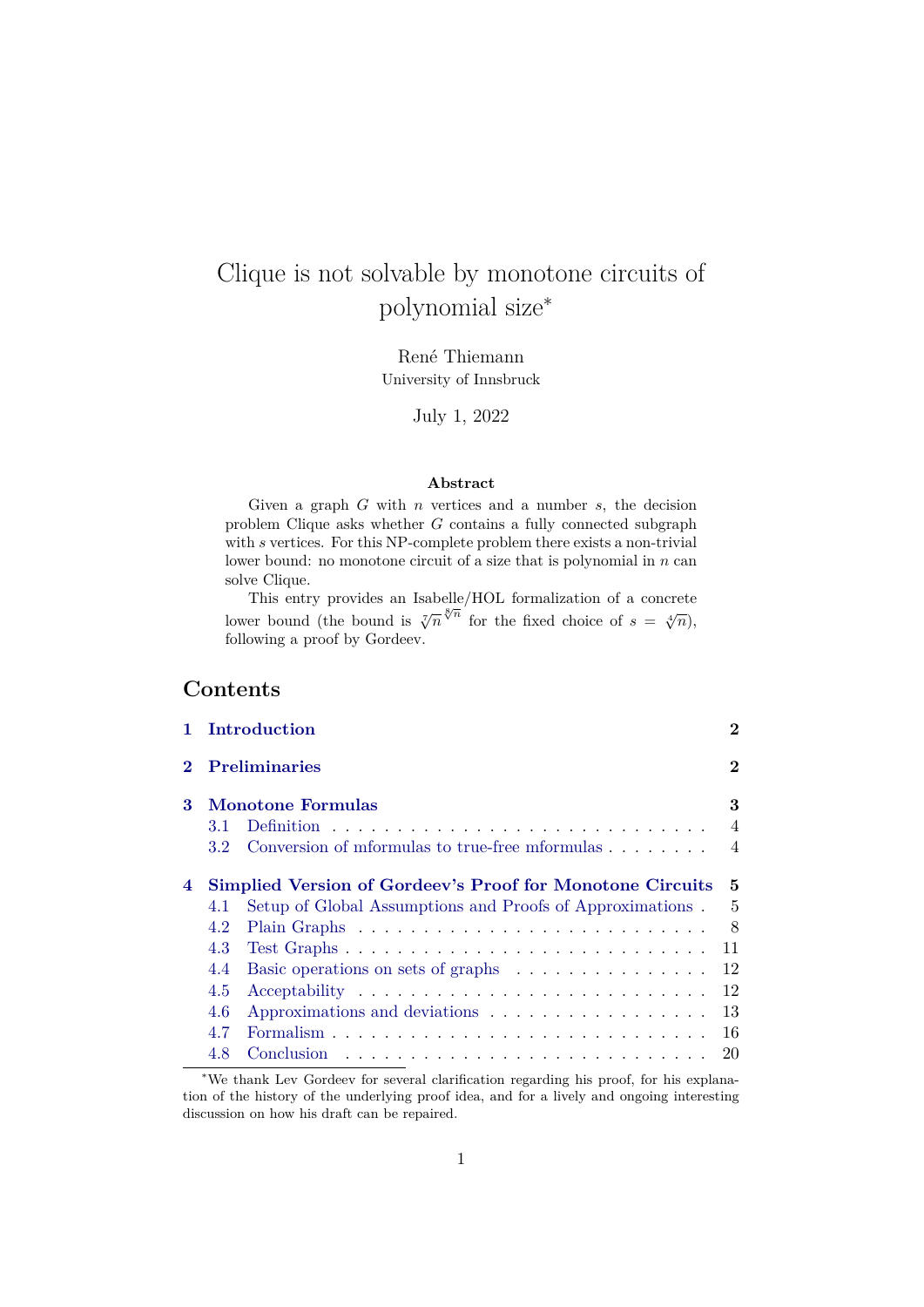# <span id="page-1-0"></span>**1 Introduction**

In this AFP submission we verify the result, that no polynomial-sized circuit can implement the Clique problem.

We arrived at this formalization by trying to verify an unpublished draft of Gordeev [\[4\]](#page-20-0), which tries to show that Clique cannot be solved by any polynomial-sized circuit, including non-monotone ones, where the concrete polynomial sized circuit, including non-monotone ones, where the concrete exponential lower bound is  $\sqrt[7]{n} \sqrt[8]{\pi}$  for graphs with *n* vertices and cliques of exponential.<br>size  $s = \sqrt[4]{n}$ .

Although there are some flaws in that draft, all of these disappear if one restricts to monotone circuits. Consequently, the claimed lower bound is valid for monotone circuits.

We verify a simplified version of Gordeev's proof, where those parts that deal with negations in circuits have been eliminated from definitions and proofs.

Gordeev's work itself was inspired by "Razborov's theorem" in a textbook by Papadimitriou [\[5\]](#page-20-1), which states that Clique cannot be encoded with a monotone circuit of polynomial size. However the proof in the draft uses a construction based on the sunflower lemma of Erdős and Rado [\[3\]](#page-20-2), following a proof in Boppana and Sipser [\[2\]](#page-20-3). There are further proofs on lower bounds of monotone circuits for Clique. For instance, an early result is due to Alon and Boppana [\[1\]](#page-20-4), where they show a slightly different lower bound (using a differently structured proof without the construction based on sunflowers.)

# <span id="page-1-1"></span>**2 Preliminaries**

```
theory Preliminaries
  imports
    Main
    HOL.Real
    HOL−Library.FuncSet
begin
lemma exists-subset-between:
  assumes
    card A ≤ n
   n \leq \text{card } CA \subseteq Cfinite C
  shows ∃ B. A \subseteq B \land B \subseteq C \land card B = n\langle proof \rangle
```
**lemma** *fact-approx-add: fact*  $(l + n) \leq$  *fact*  $l * (real l + real n)$   $\hat{\ } n$  $\langle proof \rangle$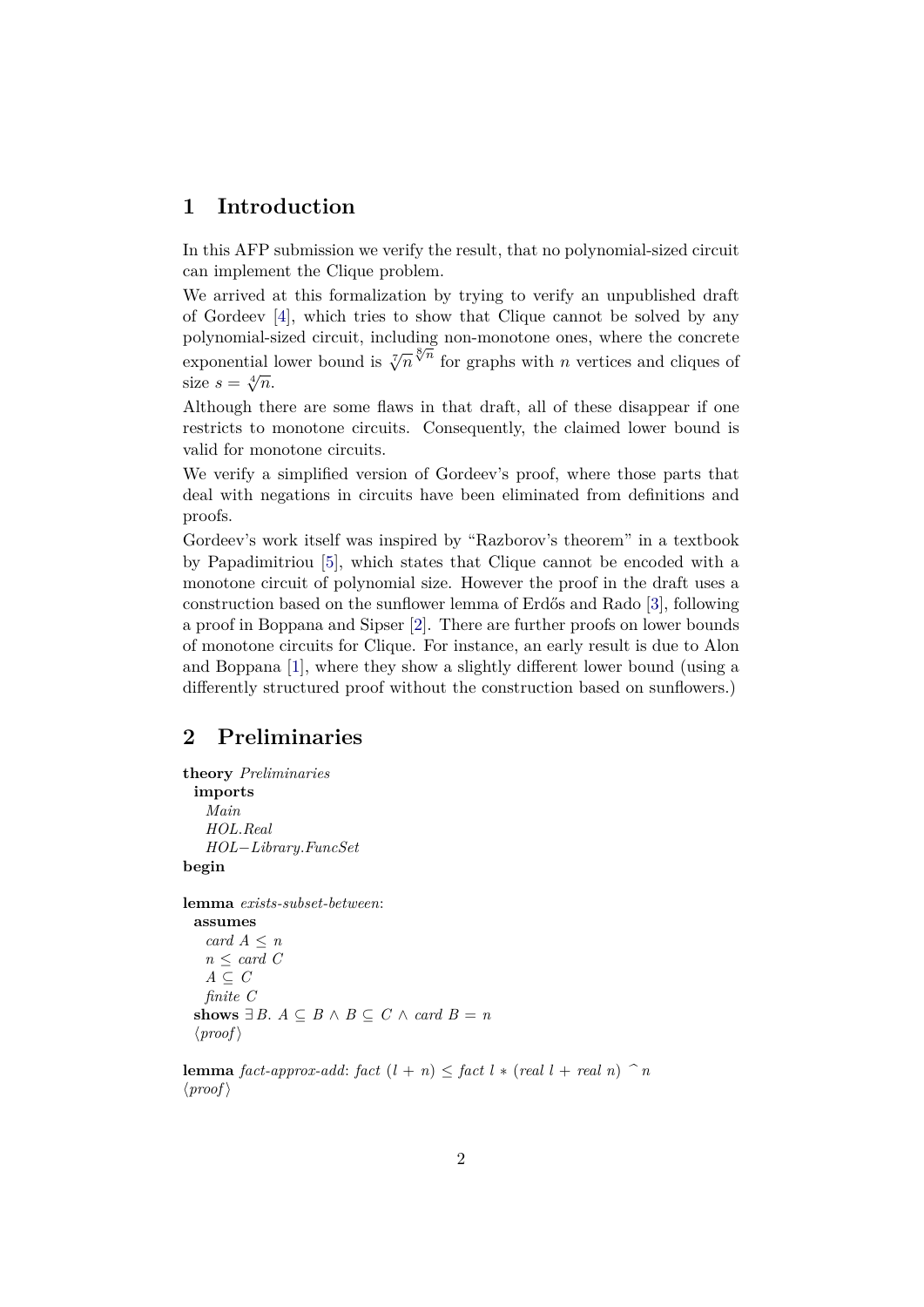**lemma** *fact-approx-minus*: **assumes**  $k \geq n$ **shows** *fact*  $k \leq$  *fact*  $(k - n) * (real k \n\hat{=} n)$  $\langle proof \rangle$ 

**lemma** *fact-approx-upper-add*: **assumes** *al*:  $a \leq Suc$  *l* **shows** *fact l* \* *real*  $a \nightharpoonup n$  $\leq$  *fact*  $(l + n)$  $\langle proof \rangle$ 

```
lemma fact-approx-upper-minus: assumes n \leq k and n + a \leq Suc k
  shows fact (k - n) * real a \, \hat{\ } \, n \leq fact \, k\langle proof \rangle
```
**lemma** *choose-mono*:  $n \leq m \implies n$  *choose*  $k \leq m$  *choose*  $k$  $\langle proof \rangle$ 

**lemma** *div-mult-le*:  $(a \ div b) * c \leq (a * c) \ div (b :: nat)$  $\langle proof \rangle$ 

**lemma** *div-mult-pow-le*:  $(a \ div b)^{\frown} n \leq a \widehat{a} n \ div (b :: n \iota n) \widehat{a} n$  $\langle proof \rangle$ 

```
lemma choose-inj-right:
  assumes id: (n \text{ choose } l) = (k \text{ choose } l)and n0: n choose l \neq 0and l0: l \neq 0shows n = k\langle proof \rangle
```
**lemma** *card-funcsetE*: *finite*  $A \implies$  *card*  $(A \rightarrow_E B) =$  *card*  $B \cap$  *card*  $A$  $\langle proof \rangle$ 

**lemma** *card-inj-on-subset-funcset*: **assumes** *finB*: *finite B* **and** *finC*: *finite C* and  $AB: A \subseteq B$ **shows** *card* {  $f \colon f \in B \to_E C \land inj-on f A$ } = *card*  $C^{\frown}$  *card B* − *card A*) \* *prod* ((−) (*card C*)) { $0 \leq$  *card A*}  $\langle proof \rangle$ 

**end**

# <span id="page-2-0"></span>**3 Monotone Formulas**

We define monotone formulas, i.e., without negation, and show that usually the constant TRUE is not required.

**theory** *Monotone-Formula* **imports** *Main* **begin**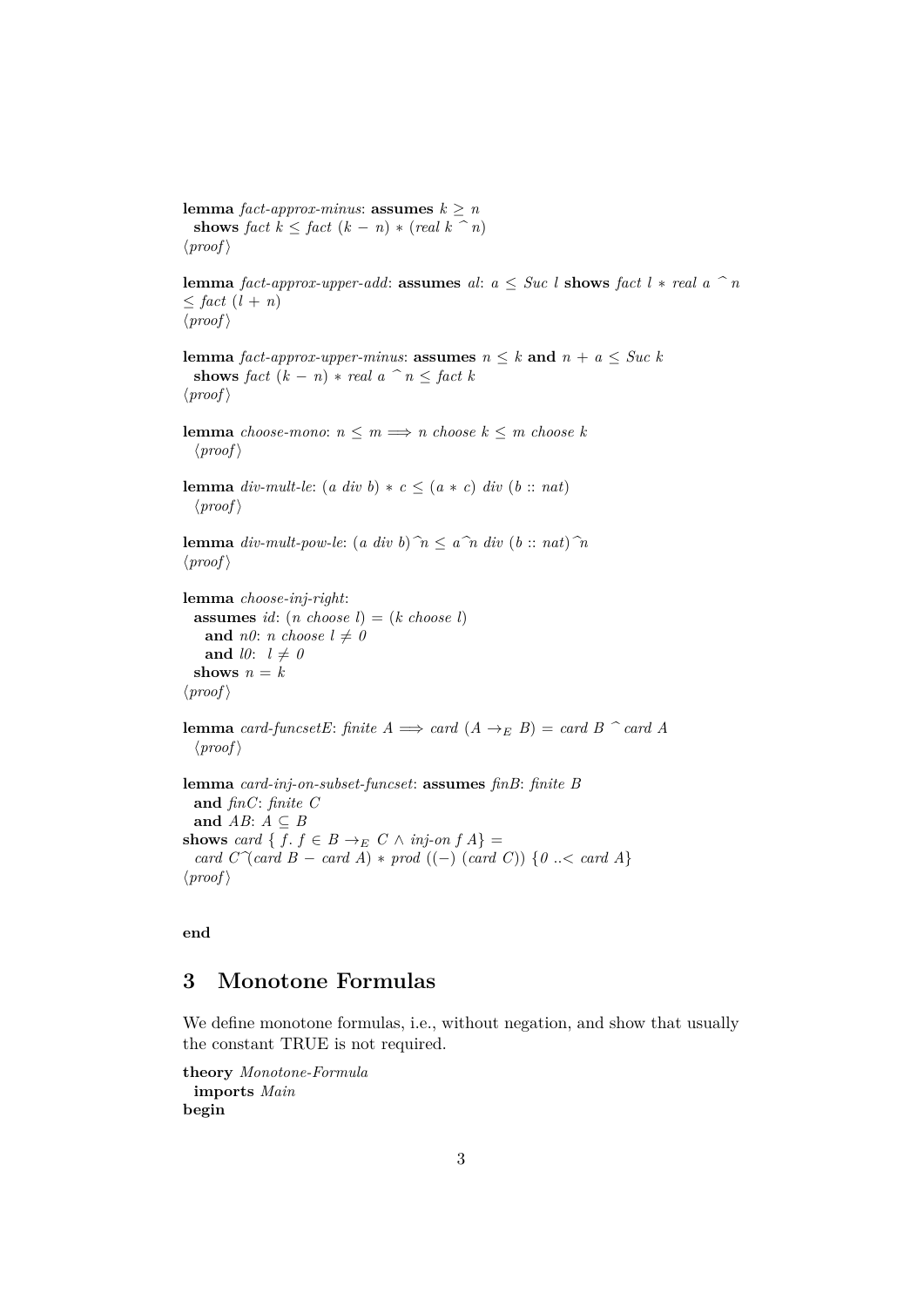### <span id="page-3-0"></span>**3.1 Definition**

 $datatype'$ *a* mformula = *TRUE* | *FALSE* | — True and False  $Var^{\dagger}a$  | — propositional variables *Conj* <sup>0</sup>*a mformula* <sup>0</sup>*a mformula* | — conjunction  $Disj' a mformula' a mformula \t -disjunction$ 

the set of subformulas of a mformula

**fun** *SUB* :: 'a mformula  $\Rightarrow$  'a mformula set where  $SUB (Conj \varphi \psi) = \{Conj \varphi \psi\} \cup SUB \varphi \cup SUB \psi$  $SUB \ (Disj \ \varphi \ \psi) = \{ Disj \ \varphi \ \psi \} \cup SUB \ \varphi \cup SUB \ \psi$  $SUB (Var x) = \{Var x\}$  $SUB$   $FALSE = {FALSE}$  $\vert$  *SUB TRUE* = {*TRUE*}

the variables of a mformula

**fun** *vars* :: 'a *mformula*  $\Rightarrow$  'a *set* **where** *vars*  $(Var x) = \{x\}$  $vars (Conj \varphi \psi) = vars \varphi \cup vars \psi$  $vars \ (Disj \ \varphi \ \psi) = vars \ \varphi \ \cup vars \ \psi$  $vars$  FALSE = {} |  $vars$   $TRUE = \{\}$ 

**lemma** *finite-SUB*[ $simp$ , *intro*]: *finite* (*SUB*  $\varphi$ )  $\langle proof \rangle$ 

The circuit-size of a mformula: number of subformulas

**definition**  $cs :: 'a$  mformula  $\Rightarrow$  nat where  $cs \varphi = \text{card}(SUB \varphi)$ 

variable assignments

**type-synonym** 'a  $VAS = 'a \Rightarrow bool$ 

evaluation of mformulas

**fun** *eval* :: 'a *VAS*  $\Rightarrow$  'a *mformula*  $\Rightarrow$  *bool* **where**  $eval \vartheta$  *FALSE* = *False*  $eval \vartheta$   $TRUE = True$  $eval \vartheta (Var x) = \vartheta x$  $eval \theta (Disj \varphi \psi) = (eval \theta \varphi \vee eval \theta \psi)$  $eval \vartheta (Conj \varphi \psi) = (eval \vartheta \varphi \wedge eval \vartheta \psi)$ 

**lemma** *eval-vars*: **assumes**  $\bigwedge x$ .  $x \in vars \varphi \Longrightarrow \vartheta 1$   $x = \vartheta 2$  *x* **shows** eval  $\vartheta$ 1  $\varphi$  = eval  $\vartheta$ 2  $\varphi$  $\langle proof \rangle$ 

## <span id="page-3-1"></span>**3.2 Conversion of mformulas to true-free mformulas**

**inductive-set** *tf-mformula* :: 'a mformula set where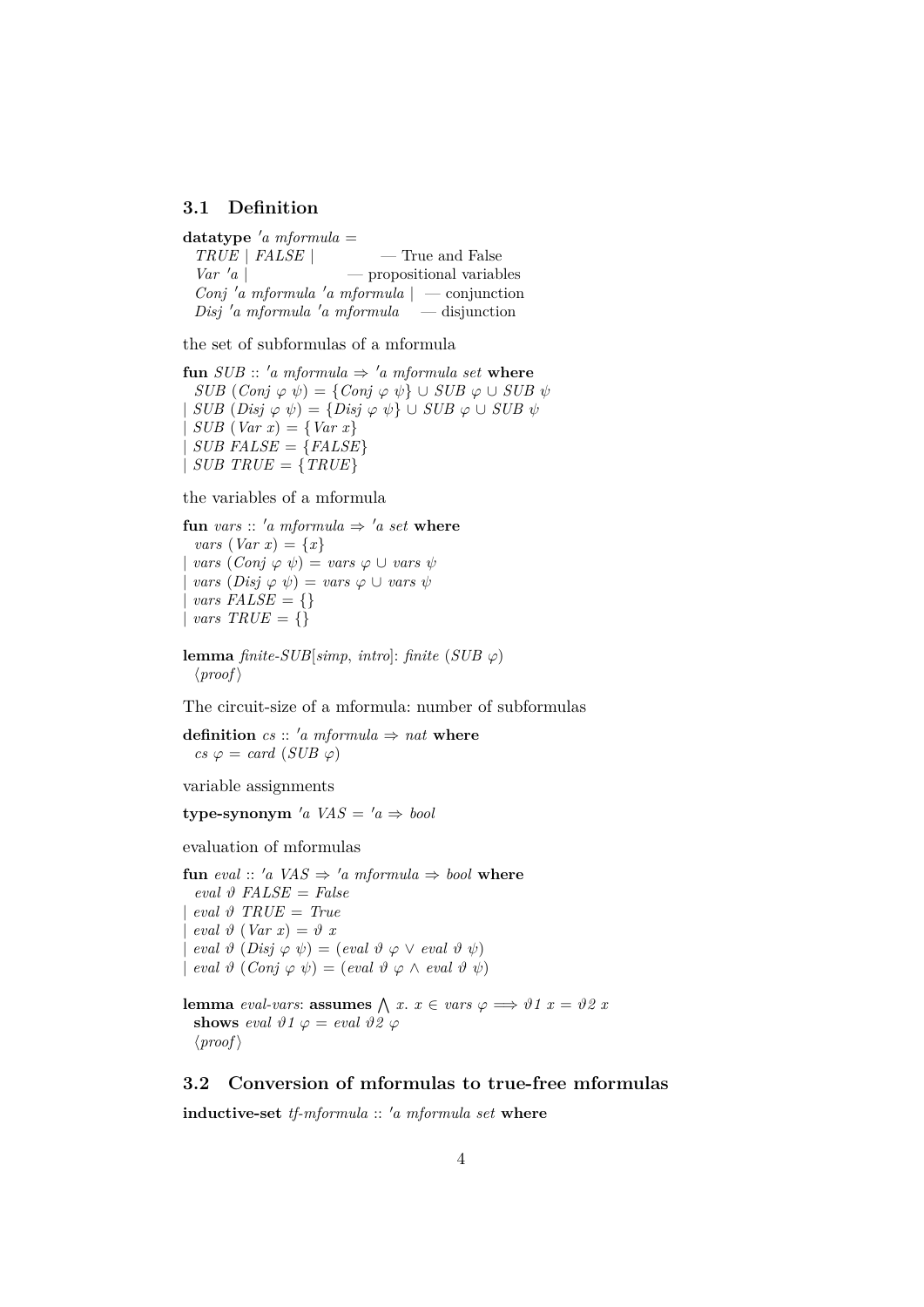*tf-False*: *FALSE* ∈ *tf-mformula* | *tf-Var*: *Var x* ∈ *tf-mformula*  $tf\text{-}Disj: \varphi \in tf\text{-}mformula \implies \psi \in tf\text{-}mformula \implies Disj \varphi \psi \in tf\text{-}mformula$  $\mid$  *tf-Conj*:  $\varphi \in \text{tf-mformula} \implies \psi \in \text{tf-mformula} \implies \text{Conj } \varphi \psi \in \text{tf-mformula}$ 

#### **fun** *to-tf-formula* **where**

 $to$ -*tf-formula* (*Disj phi psi*) = (*let phi'* = *to-tf-formula phi*;  $psi' = to$ -*tf-formula psi*

 $in (if phi' = TRUE \vee psi' = TRUE then TRUE else Disj phi' psi')$ 

 $\downarrow$  *to-tf-formula* (*Conj phi psi*) = (*let phi'* = *to-tf-formula phi*; *psi'* = *to-tf-formula psi*

 $\int$ *in* (*if phi*  $' = TRUE$  *then psi*  $'$  *else if psi*  $' = TRUE$  *then phi*  $'$  *else Conj phi*  $'$  *psi*  $')$ 

| *to-tf-formula phi* = *phi*

**lemma** *eval-to-tf-formula: eval*  $\vartheta$  (*to-tf-formula*  $\varphi$ ) = *eval*  $\vartheta$   $\varphi$  $\langle proof \rangle$ 

**lemma** *to-tf-formula*: *to-tf-formula*  $\varphi \neq TRUE \implies$  *to-tf-formula*  $\varphi \in tf\text{-}mformula$ 

 $\langle proof \rangle$ 

**lemma** *vars-to-tf-formula*: *vars* (*to-tf-formula*  $\varphi$ )  $\subseteq$  *vars*  $\varphi$  $\langle proof \rangle$ 

**lemma** *SUB-to-tf-formula: SUB* (*to-tf-formula*  $\varphi$ ) ⊂ *to-tf-formula ' SUB*  $\varphi$  $\langle proof \rangle$ 

**lemma** *cs-to-tf-formula*: *cs* (*to-tf-formula*  $\varphi$ ) < *cs*  $\varphi$  $\langle proof \rangle$ 

**lemma** *to-tf-mformula*: **assumes**  $\neg$  *eval*  $\vartheta \varphi$ shows  $\exists \psi \in \text{tf{\text{-}mformula.}} \; (\forall \psi \in \text{eval } \vartheta \varphi = \text{eval } \vartheta \psi) \land \text{vars } \psi \subseteq \text{vars } \varphi \land \text{cs}$  $\psi \leq cs \varphi$  $\langle proof \rangle$ 

**end**

# <span id="page-4-0"></span>**4 Simplied Version of Gordeev's Proof for Monotone Circuits**

# <span id="page-4-1"></span>**4.1 Setup of Global Assumptions and Proofs of Approximations**

**theory** *Assumptions-and-Approximations* **imports** *HOL*−*Real-Asymp*.*Real-Asymp*

*Stirling-Formula*.*Stirling-Formula*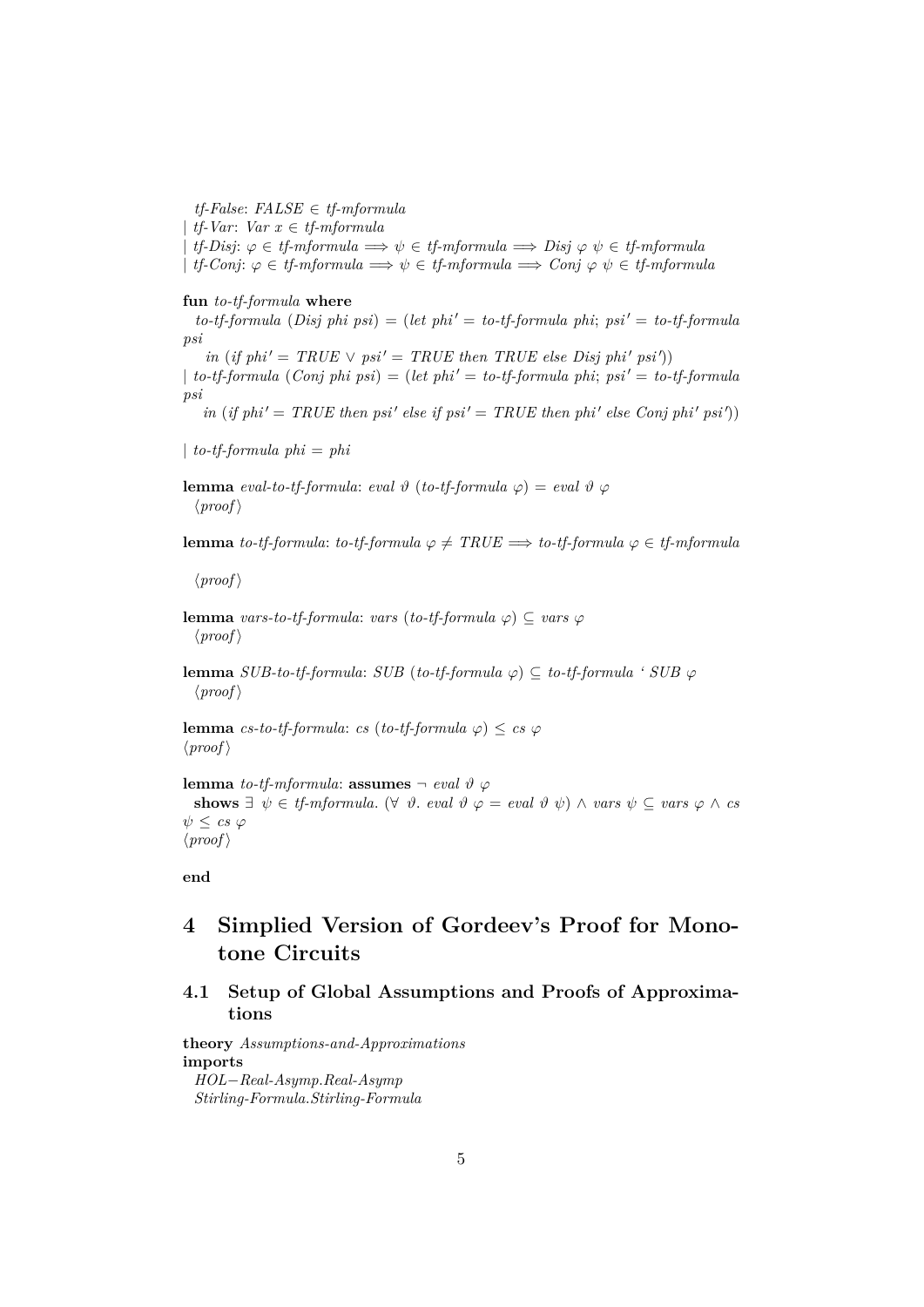*Preliminaries* **begin locale** *first-assumptions* = **fixes** *l p k* :: *nat* **assumes** *l2*: *l* > *2* and  $pl: p > l$ and  $kp: k > p$ **begin lemma**  $k2: k > 2$   $\langle proof \rangle$ **lemma** *p*:  $p > 2$   $\langle proof \rangle$ **lemma**  $k: k > l \langle proof \rangle$ **definition**  $m = k^2/4$ **lemma** *km*: *k* < *m*  $\langle proof \rangle$ **lemma**  $lm: l + 1 < m \ (proof)$ **lemma**  $m2$ :  $m > 2$   $\langle proof \rangle$ **lemma**  $mp: m > p \langle proof \rangle$ **definition**  $L = \int act \, l * (p - 1) \cap l$ **lemma**  $km!: k \leq m - l$  $\langle proof \rangle$ **end locale** *second-assumptions* = *first-assumptions* + **assumes**  $kl2$ :  $k = l^22$ and *l8*:  $l \geq 8$ **begin lemma**  $Lm: L \geq m$  $\langle proof \rangle$ **lemma**  $Lp: L > p \langle proof \rangle$ **lemma** *L3*:  $L > 3$   $\langle proof \rangle$ **end definition**  $eps = 1/(1000::real)$ **lemma** *eps*:  $eps > 0$   $\langle proof \rangle$ **definition** *L0* :: *nat* **where**

 $L0 = (SOME \, 10. \, \forall l \geq 10. \, 1 \, / \, 3 \lt (1 - 1 \, / \, \text{real} \, l) \, \hat{} \, 1)$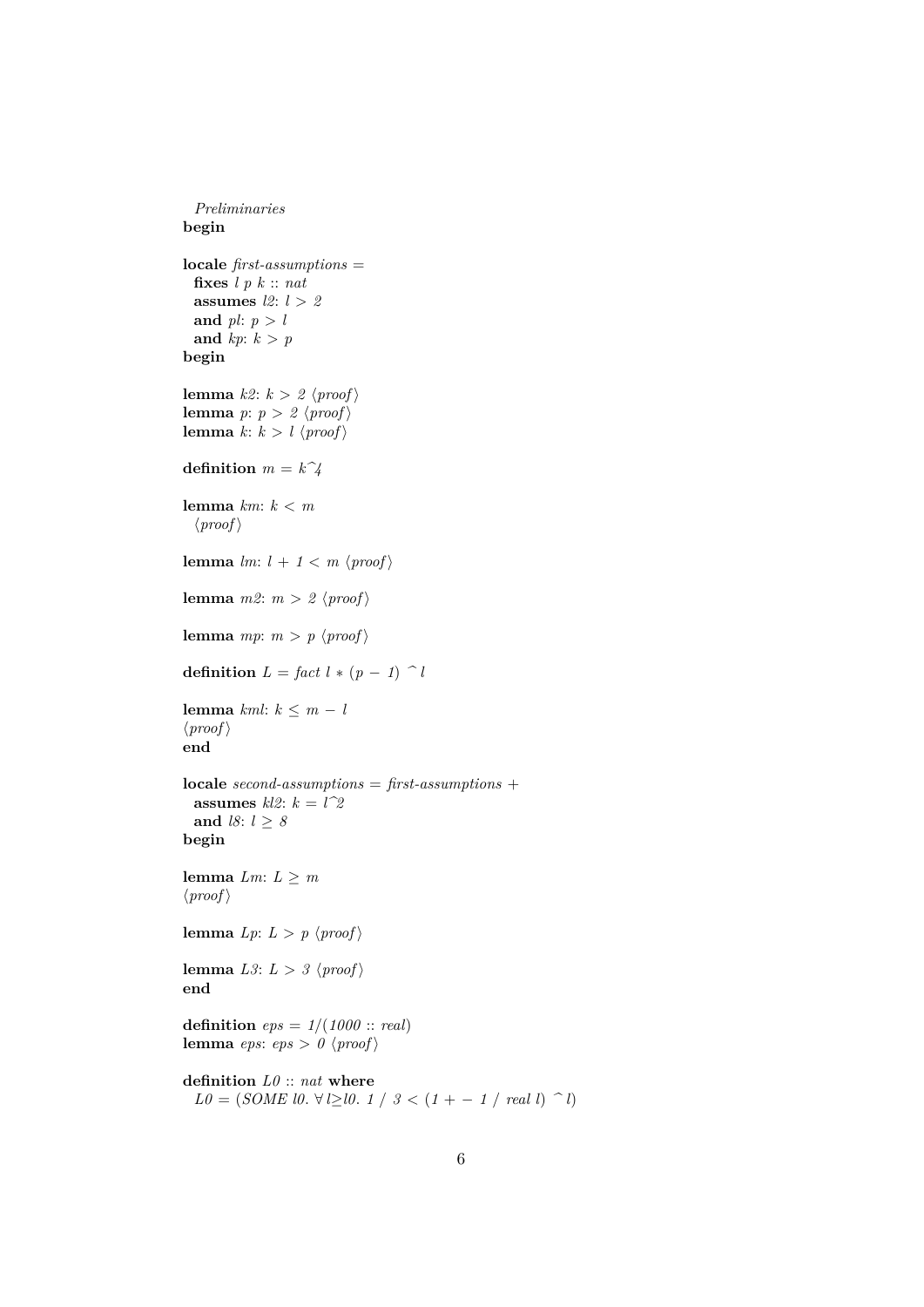**definition** *M0* :: *nat* **where**

 $M0 = (SOME y. \forall x. x \ge y \rightarrow (root 8 (real x) * log 2 (real x) + 1) / real x$ *powr*  $(1 / 8 + eps) \le 1$ 

definition  $L0' :: nat$  where

 $L0' = (SOME \ 10. \ \forall \ n \geq 10. \ 6 * (real \ n) \ \hat{\;} 16 * fact \ n < real \ (n^2 \ \hat{\;} 4) \ pour \ (1)$  $8 * real (n^2 \text{ }^{\sim} 4) power (1 / 8))$ 

**definition** *L0* <sup>00</sup> :: *nat* **where** *L0* <sup>00</sup> = (*SOME l0*. ∀ *l* ≥ *l0*. *real l* ∗ *log 2* (*real* (*l* <sup>2</sup> *^*  $(4)$  + 1 < *real*  $(l^2)$ 

**lemma**  $L0''$ : **assumes**  $l \ge L0''$  shows *real*  $l * log 2$  (*real*  $(l^2 \rightharpoonup 4)$ ) +  $1 < real$  ( $l^2$ )  $\langle proof \rangle$ 

definition  $M0' :: nat$  where  $M0' = (SOME \ x0. \ \forall \ x \geq x0. \ real \ x \ power \ (2 \ / \ 3) \leq x \ power \ (3 \ / \ 4) - 1)$ 

**locale** *third-assumptions* = *second-assumptions* + **assumes** *pllog*:  $l * log 2 m \leq p$  *real*  $p \leq l * log 2 m + 1$ and *L0*:  $l \geq L0$ and  $L0': l \geq L0'$ and  $M0'$ :  $m \geq M0'$ and  $M0: m \geq M0$ 

**begin**

**lemma** *approximation1*:  $(\text{real } (k-1))$   $\hat{(m-1)} * \text{prod } (\lambda i \cdot \text{real } (k-1-i))$   $\{0..\leq l\}$ >  $(\text{real } (k - 1))$   $\hat{m}$  / 3  $\langle proof \rangle$ 

**lemma** *approximation2*: **fixes** *s* :: *nat* **assumes** *m* choose  $k \leq s * L^2 * (m - l - 1 \text{ choose } (k - l - 1))$ **shows**  $((m - l) / k)$   $\mathcal{U} / (6 * L^2) < s$  $\langle proof \rangle$ 

**lemma** *approximation3*: **fixes** *s* :: *nat* **assumes**  $(k - 1)$ <sup>2</sup>*m* / 3 <  $(s * (L^2 * (k - 1)$ <sup>2</sup>*m*) / 2<sup>2</sup> $(p - 1)$ **shows**  $((m - l) / k)$   $\gamma / (6 * L^2) < s$  $\langle proof \rangle$ 

**lemma** *identities*:  $k = root 4$  *m*  $l = root 8$  *m*  $\langle proof \rangle$ 

**lemma** *identities2*: *root*  $4 \text{ } m = m$  *powr* ( $1/4$ ) *root*  $8 \text{ } m = m$  *powr* ( $1/8$ )  $\langle proof \rangle$ 

**lemma** *appendix-A-1*: **assumes**  $x \geq M0'$  **shows**  $x$  *powr* (2/3)  $\leq x$  *powr* (3/4) −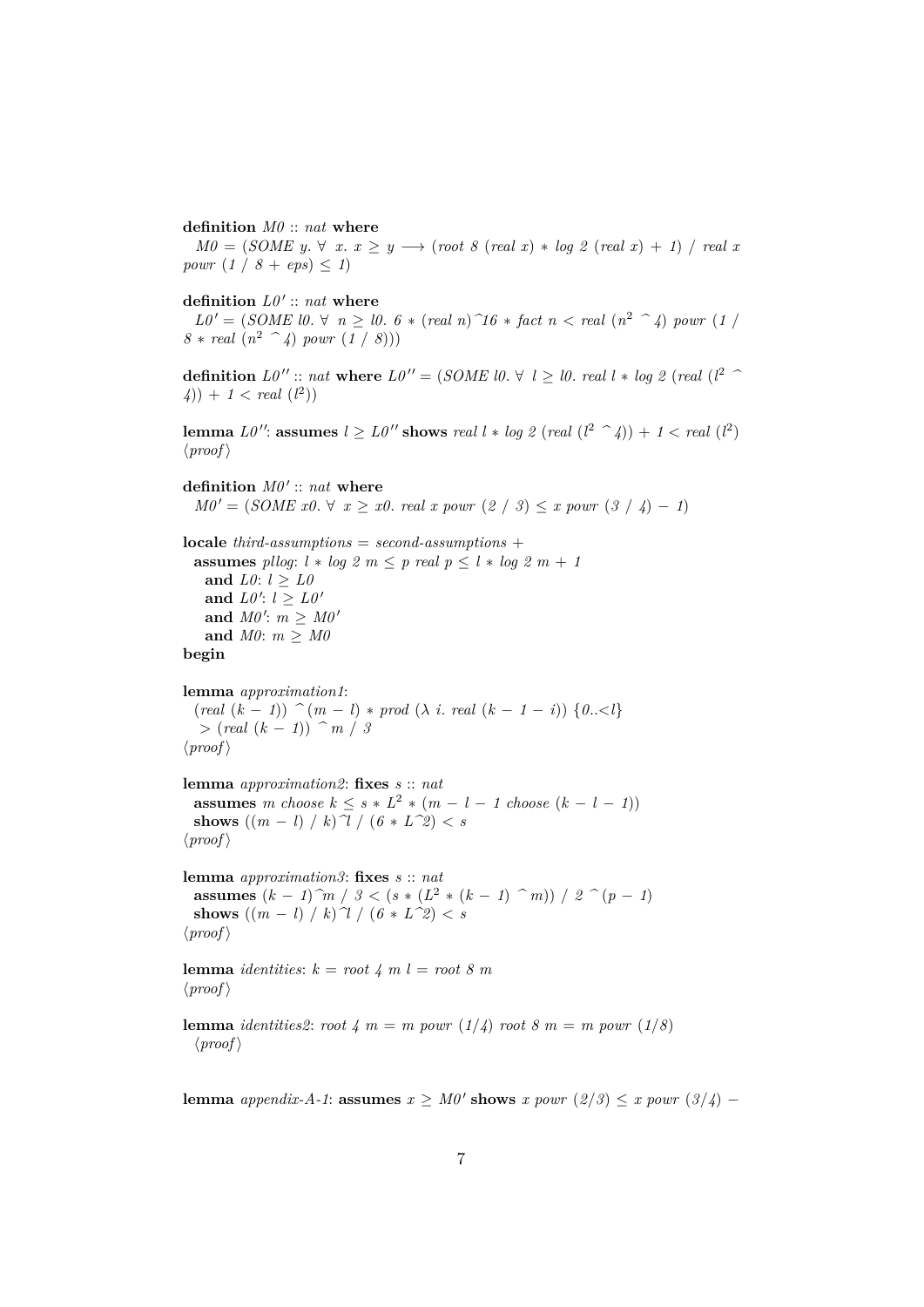*1*  $\langle proof \rangle$ 

**lemma** *appendix-A-2*:  $(p - 1)^{\gamma}$  < *m powr*  $((1 / 8 + eps) * l)$  $\langle proof \rangle$ 

**lemma** *appendix-A-3*:  $6 * real l^16 * fact l < m$  *powr*  $(1 / 8 * l)$  $\langle proof \rangle$ 

**lemma** *appendix-A-4*:  $12 * L^2 \le m$  *powr*  $(m$  *powr*  $(1 / 8) * 0.51)$  $\langle proof \rangle$ 

**lemma** *approximation4*: **fixes** *s* :: *nat* **assumes**  $s > ((m - l) / k)$   $\gamma / (6 * L^2)$ **shows**  $s > 2 * k$  *powr*  $(4 / 7 * sqrt k)$  $\langle proof \rangle$ 

#### **end**

```
end
theory Clique-Large-Monotone-Circuits
 imports
 Sunflowers.Erdos-Rado-Sunflower
 Preliminaries
 Assumptions-and-Approximations
 Monotone-Formula
begin
```
disable list-syntax

**no-syntax** *-list* :: *args*  $\Rightarrow$  '*a list* ([(-)]) **no-syntax**  $\text{-}listcompr :: args \Rightarrow 'a list ([(-)])$ 

**hide-const** (**open**) *Sigma-Algebra*.*measure*

### <span id="page-7-0"></span>**4.2 Plain Graphs**

**definition** *binprod* :: 'a set  $\Rightarrow$  'a set  $\Rightarrow$  'a set set (**infix**l · 60) **where** *X* · *Y* = {{*x,y*} | *x y. x* ∈ *X* ∧ *y* ∈ *Y* ∧ *x* ≠ *y*}

**abbreviation** *sameprod* :: 'a set  $\Rightarrow$  'a set set ((-)<sup> $\hat{ }$ </sup>) where *X^*2 ≡ *X* · *X*

**lemma** *sameprod-altdef*:  $X^2 = \{Y : Y \subseteq X \land \text{card } Y = 2\}$  $\langle proof \rangle$ 

**definition** *numbers* :: *nat*  $\Rightarrow$  *nat set* ([(-)]) **where**  $[n] \equiv \{... \leq n\}$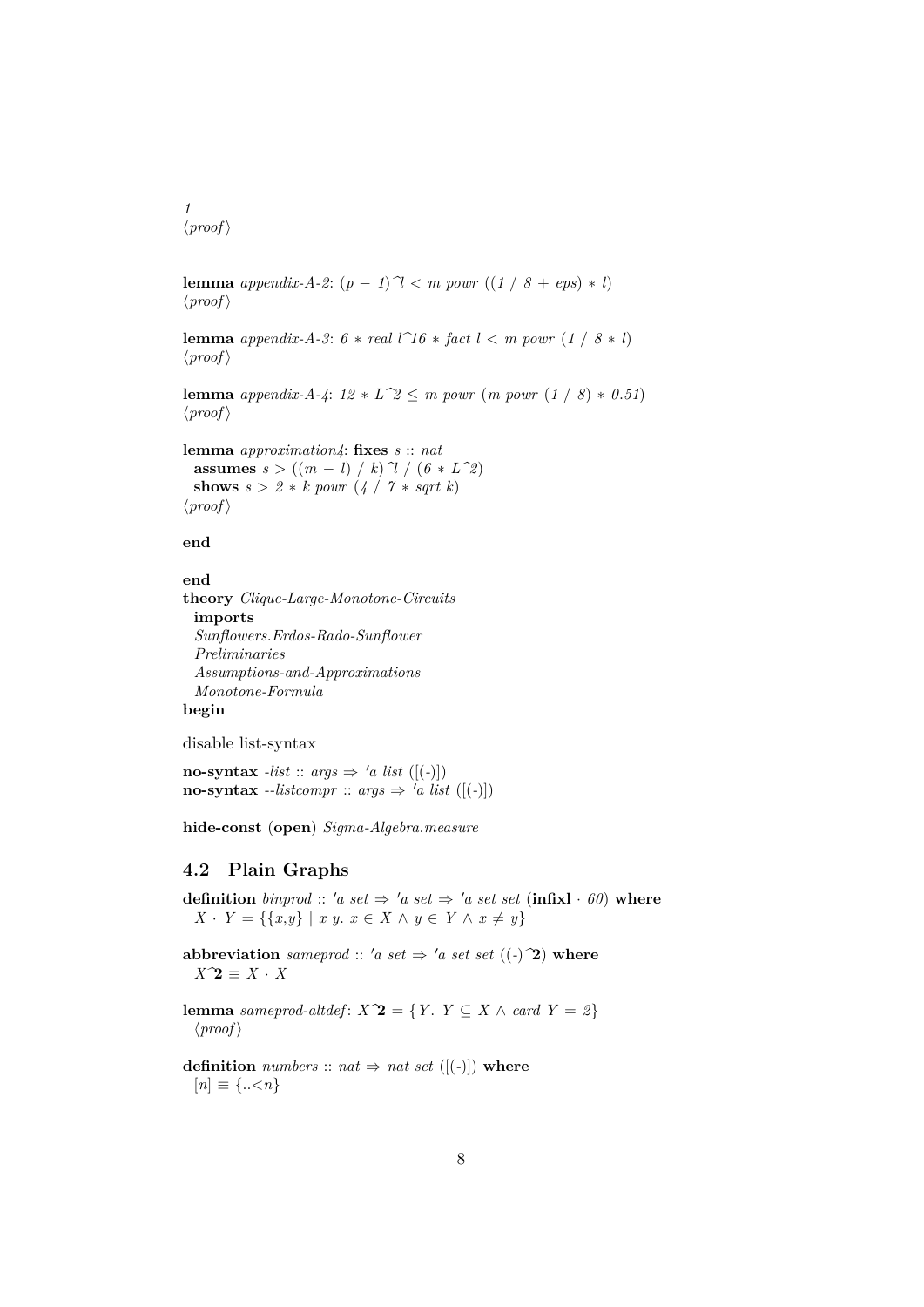**lemma** *card-sameprod: finite*  $X \implies$  *card*  $(X^2) =$  *card*  $X$  *choose 2*  $\langle proof \rangle$ **lemma** *sameprod-mono*:  $X \subseteq Y \implies X \hat{\mathbf{2}} \subseteq Y \hat{\mathbf{2}}$  $\langle proof \rangle$ **lemma** *sameprod-finite: finite*  $X \implies$  *finite*  $(X^2)$  $\langle proof \rangle$ **lemma** *numbers2-mono:*  $x \leq y \implies [x]$   $\mathbf{2} \subseteq [y]$   $\mathbf{2}$  $\langle proof \rangle$ **lemma** *card-numbers*[ $simp$ ]: *card*  $[n] = n$  $\langle proof \rangle$ **lemma** *card-numbers2*[*simp*]: *card* ([*n*]  $\hat{ }$ 2) = *n choose 2*  $\langle proof \rangle$ **type-synonym** *vertex* = *nat* **type-synonym** *graph* = *vertex set set* **definition** *Graphs* :: *vertex set*  $\Rightarrow$  *graph set* **where** *Graphs V* = { *G*.  $G \subseteq V^2$ } **definition** *Clique* :: *vertex set*  $\Rightarrow$  *nat*  $\Rightarrow$  *graph set* **where** *Clique V k* = {  $G \in Graphs$   $V \wedge (\exists C \subseteq V \cup C^2 \subseteq G \wedge card C = k)$  } **context** *first-assumptions* **begin** abbreviation  $G$  where  $G \equiv Graphs$  [*m*] **lemmas**  $G$ -def = *Graphs*-def [of  $[m]$ ] **lemma** *empty-G*[ $simp$ ]: {}  $\in \mathcal{G}$   $\langle proof \rangle$ **definition**  $v$  :: *graph*  $\Rightarrow$  *vertex set* **where** *v G* = { *x* . ∃ *y*. {*x*,*y*} ∈ *G*} **lemma** *v-union*:  $v(G \cup H) = v(G \cup vH)$  $\langle proof \rangle$ **definition**  $K :: graph set$  **where**  $\mathcal{K} = \{ K : K \in \mathcal{G} \land \text{card}(v K) = k \land K = (v K) \hat{\mathbf{2}} \}$ **lemma** *v*-*G*:  $G \in \mathcal{G} \implies v \ G \subseteq [m]$  $\langle proof \rangle$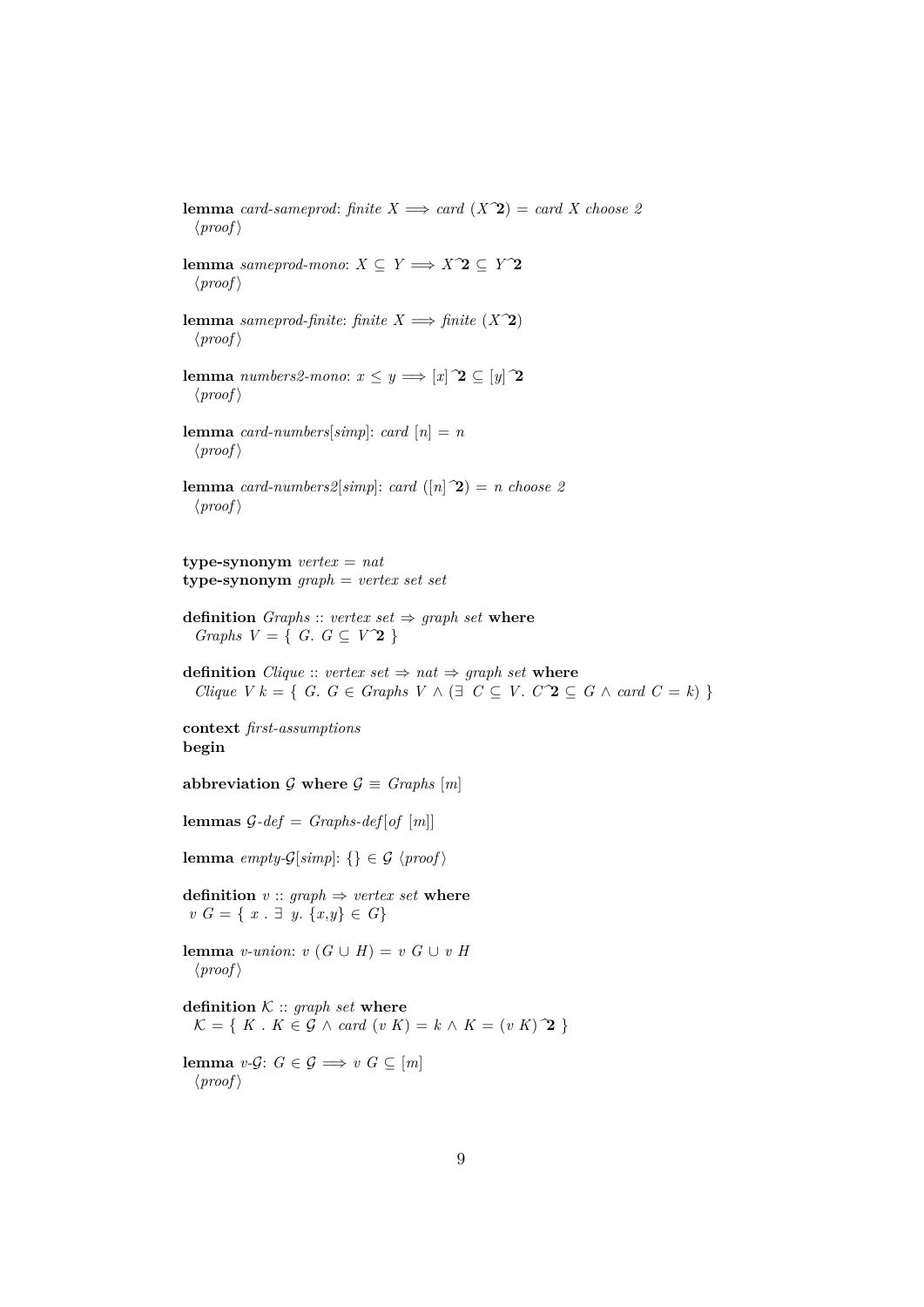**lemma** *v-mono*:  $G \subseteq H \Longrightarrow v \ G \subseteq v \ H \ \langle \text{proof} \rangle$ 

**lemma** *v-sameprod*[*simp*]: **assumes** *card*  $X \geq 2$ shows  $v(X^2) = X$  $\langle proof \rangle$ 

**lemma** *v-mem-sub*: **assumes** *card*  $e = 2$   $e \in G$  **shows**  $e \subseteq v$  *G*  $\langle proof \rangle$ 

**lemma** *v*-*G*-2: **assumes**  $G \in \mathcal{G}$  **shows**  $G \subseteq (v \ G)$ <sup>2</sup>  $\langle proof \rangle$ 

**lemma** *v-numbers2*[*simp*]:  $x \geq 2 \implies v([x|\mathbf{2}) = [x])$  $\langle proof \rangle$ 

**lemma** *sameprod-G*: **assumes**  $X \subseteq [m]$  *card*  $X \geq 2$ shows  $X^{\hat{}}2 \in \mathcal{G}$  $\langle proof \rangle$ 

**lemma** *finite-numbers*[*simp*,*intro*]: *finite* [*n*]  $\langle proof \rangle$ 

**lemma** *finite-numbers2*[*simp*,*intro*]: *finite* ([*n*]*^*2)  $\langle proof \rangle$ 

**lemma** *finite-members-G*:  $G \in \mathcal{G} \implies$  *finite* G  $\langle proof \rangle$ 

**lemma** *finite-*G[*simp*,*intro*]: *finite* G  $\langle proof \rangle$ 

**lemma** *finite-vG*: **assumes**  $G \in \mathcal{G}$ **shows** *finite* (*v G*)  $\langle proof \rangle$ 

**lemma** *v-empty*[ $simp$ ]:  $v \}$  = {}  $\langle proof \rangle$ 

**lemma** *v-card2*: **assumes**  $G \in \mathcal{G}$   $G \neq \{\}$ **shows**  $2 \leq card(v \ G)$  $\langle proof \rangle$ 

**lemma** K-altdef: K = { $V^2$  | *V*.  $V \subseteq [m] \land \text{card } V = k$ }  $(i\mathbf{s} - \mathbf{B} \cdot R)$  $\langle proof \rangle$ 

**lemma**  $K$ -*G*:  $K$  ⊂ *G*  $\langle proof \rangle$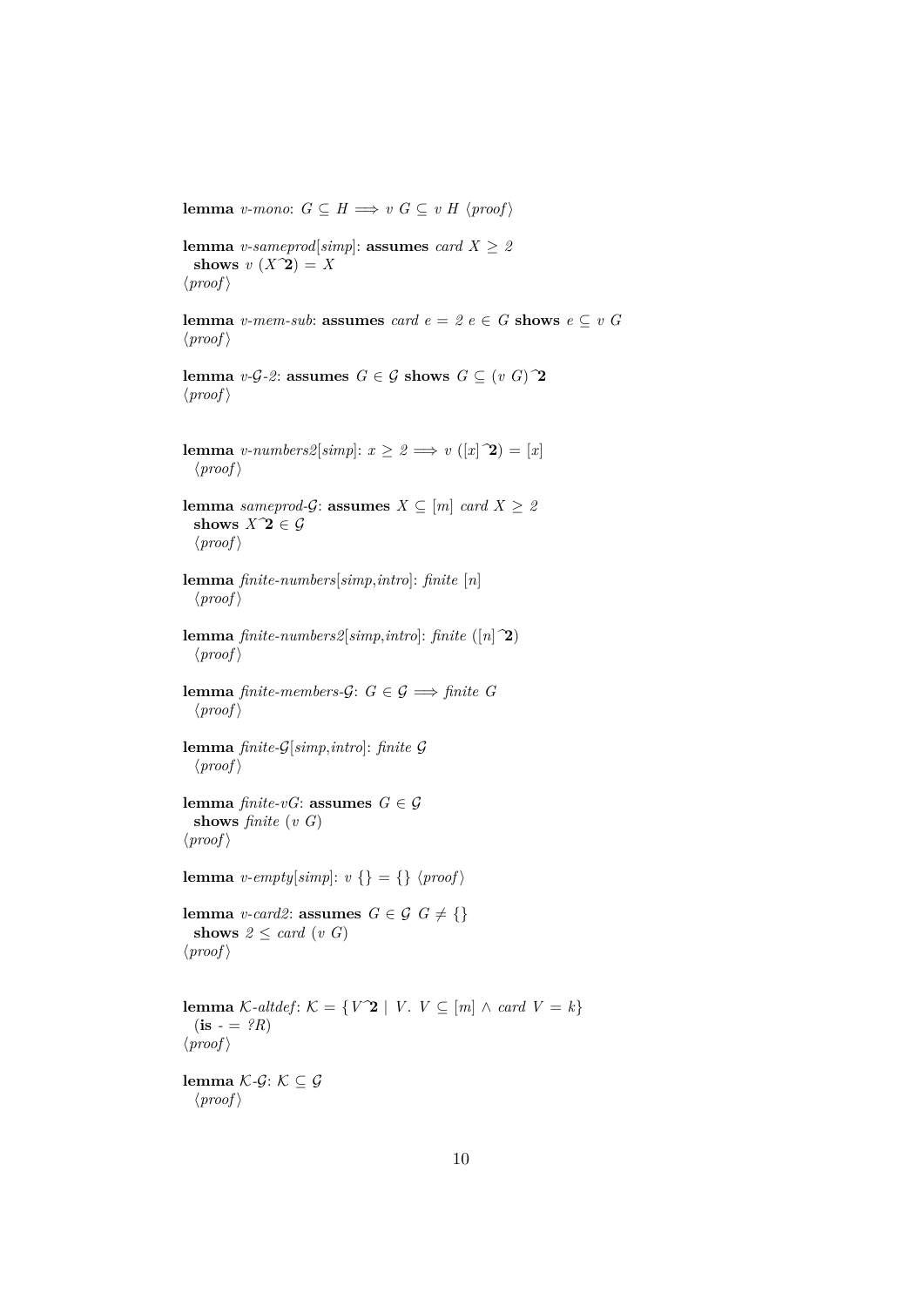**definition** *CLIQUE* :: *graph set* **where**  $CLIQUE = \{ G. G \in \mathcal{G} \wedge (\exists K \in \mathcal{K} \cup K \subseteq G) \}$ 

**lemma** *empty-CLIQUE*[ $simp$ ]: {}  $\notin$  *CLIQUE*  $\langle proof \rangle$ 

### <span id="page-10-0"></span>**4.3 Test Graphs**

Positive test graphs are precisely the cliques of size *k*.

abbreviation  $POS \equiv K$ 

**lemma** *POS-G*: *POS*  $\subset$  *G*  $\langle$ *proof* $\rangle$ 

Negative tests are coloring-functions of vertices that encode graphs which have cliques of size at most  $k - 1$ .

**type-synonym**  $color = vertex \Rightarrow nat$ 

**definition** F :: *colorf set* **where**  $\mathcal{F} = [m] \rightarrow_E [k-1]$ 

**lemma** *finite-*F: *finite* F  $\langle proof \rangle$ 

**definition**  $C :: color f \Rightarrow graph$  **where**  $C f = \{ \{x, y\} \mid x y \cdot \{x, y\} \in [m]$   $\mathbf{2} \wedge f x \neq f y \}$ 

**definition** *NEG* :: *graph set* **where**  $NEG = C \cdot \mathcal{F}$ 

**Lemma 1 lemma**  $CLIQUE-NEG: CLIQUE \cap NEG = \{\}$  $\langle proof \rangle$ 

**lemma** *NEG-G*: *NEG*  $\subseteq$  *G*  $\langle proof \rangle$ 

**lemma** *finite-POS-NEG*: *finite* (*POS* ∪ *NEG*)  $\langle proof \rangle$ 

**lemma** *POS-sub-CLIQUE*: *POS* ⊆ *CLIQUE*  $\langle proof \rangle$ 

**lemma** *POS-CLIQUE*: *POS* ⊂ *CLIQUE*  $\langle proof \rangle$ 

**lemma** *card-POS*: *card POS* = *m choose k*  $\langle proof \rangle$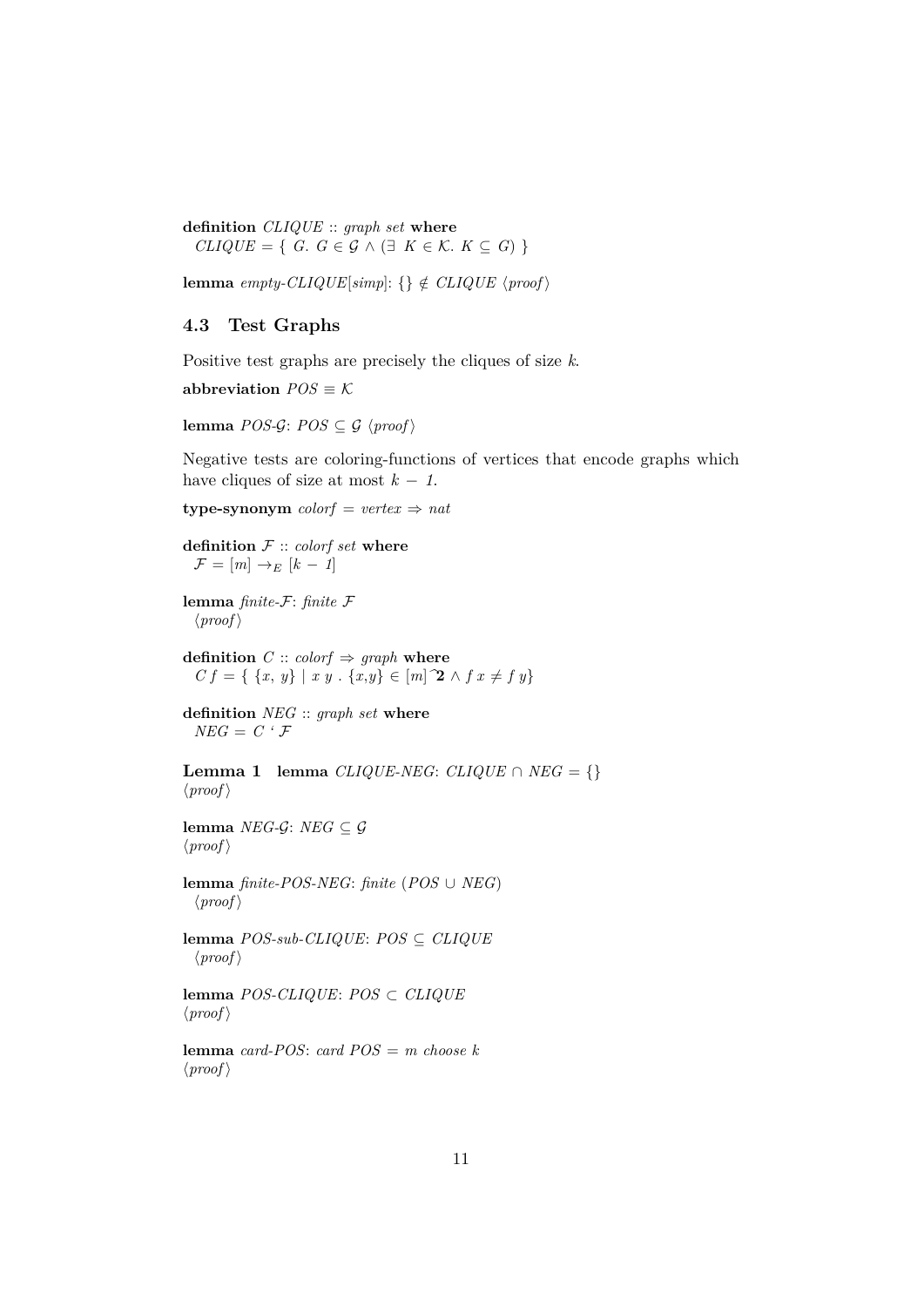### <span id="page-11-0"></span>**4.4 Basic operations on sets of graphs**

**definition** *odot* :: *graph set*  $\Rightarrow$  *graph set*  $\Rightarrow$  *graph set* (**infixl**  $\odot$  65) **where**  $X \odot Y = \{ D \cup E \mid D E, D \in X \wedge E \in Y \}$ 

**lemma** *union-G*[*intro*]:  $G \in \mathcal{G} \implies H \in \mathcal{G} \implies G \cup H \in \mathcal{G}$  $\langle proof \rangle$ 

**lemma** *odot-G*: *X* ⊆ *G*  $\implies$  *Y* ⊆ *G*  $\implies$  *X* ⊙ *Y* ⊆ *G*  $\langle proof \rangle$ 

### <span id="page-11-1"></span>**4.5 Acceptability**

Definition 2

**definition** *accepts* :: *graph set*  $\Rightarrow$  *graph*  $\Rightarrow$  *bool* (**infixl**  $\vdash$  55) **where**  $(X \vDash G) = (\exists D \in X, D \subseteq G)$ 

**lemma**  $acceptsI[intro]: D \subseteq G \implies D \in X \implies X \vdash G$  $\langle proof \rangle$ 

**definition**  $ACC :: graph set \Rightarrow graph set$  where  $ACC X = \{ G : G \in \mathcal{G} \wedge X \vdash G \}$ 

**definition**  $ACC\text{-}cf$  :: *graph set*  $\Rightarrow$  *colorf set* **where**  $ACC-cf X = \{ F \colon F \in \mathcal{F} \land X \vdash C F \}$ 

**lemma** *ACC-cf-F*: *ACC-cf X* ⊆ *F*  $\langle proof \rangle$ 

**lemma** *finite-ACC*[*intro*,*simp*]: *finite* (*ACC-cf X*)  $\langle proof \rangle$ 

**lemma**  $ACC-I[intro]: G \in \mathcal{G} \implies X \vdash G \implies G \in ACC X$  $\langle proof \rangle$ 

**lemma**  $ACC\text{-}cf\text{-}I[intro]: F \in \mathcal{F} \Longrightarrow X \Vdash C F \Longrightarrow F \in ACC\text{-}cf X$  $\langle proof \rangle$ 

**lemma** *ACC-cf-mono*: *X* ⊆ *Y*  $\implies$  *ACC-cf X* ⊆ *ACC-cf Y*  $\langle proof \rangle$ 

Lemma 3

**lemma**  $ACC\text{-}cf\text{-}empty: ACC\text{-}cf\{\} = \{\}$  $\langle proof \rangle$ 

**lemma**  $\text{ACC-empty}[\text{simp}]: \text{ACC} \{\} = \{\}$  $\langle proof \rangle$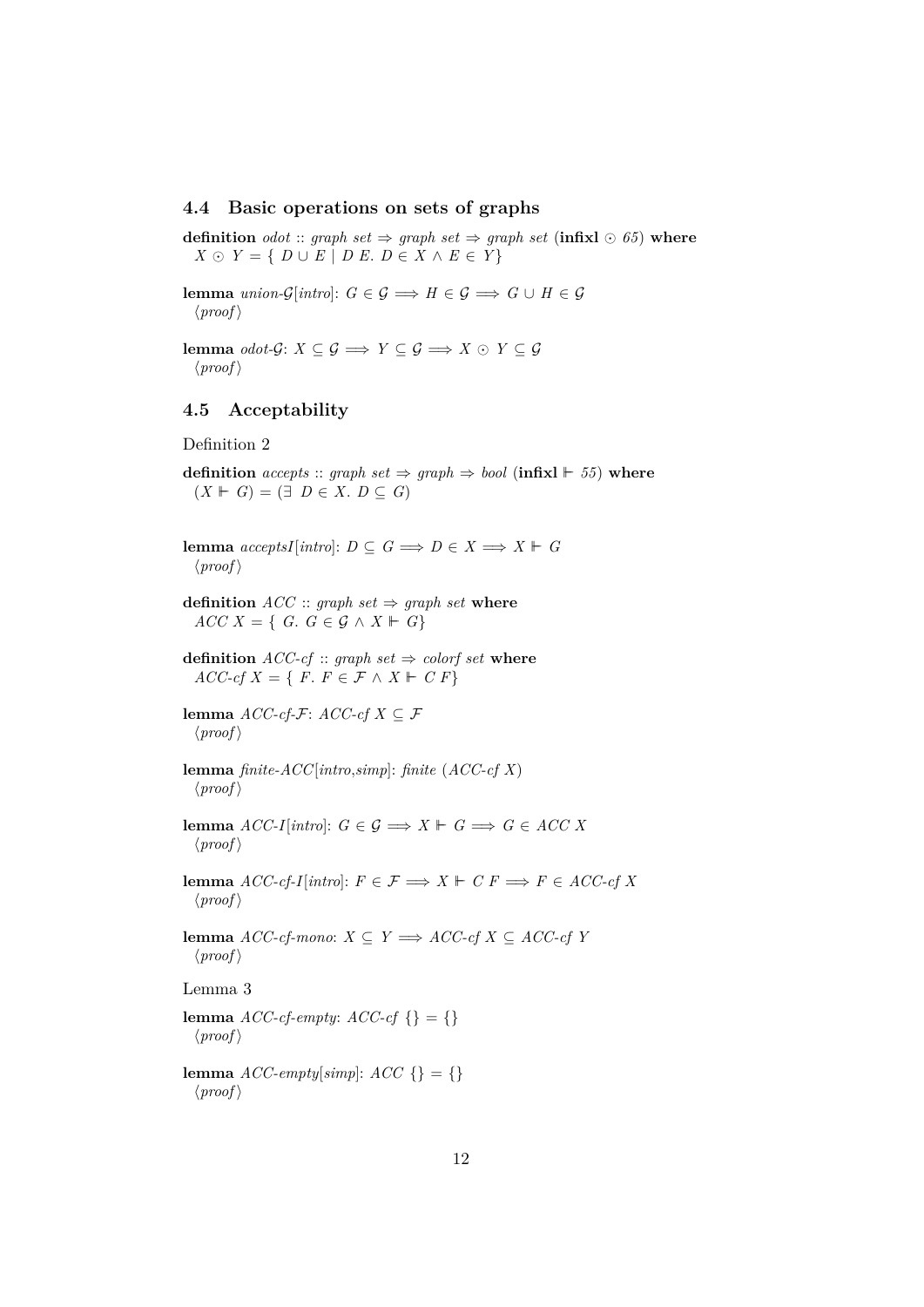**lemma** *ACC-cf-union*:  $ACC\text{-}cf$  ( $X \cup Y$ ) =  $ACC\text{-}cf X \cup ACC\text{-}cf Y$  $\langle proof \rangle$ 

**lemma**  $ACC\text{-}union: ACC(X \cup Y) = ACC X \cup ACC Y$  $\langle proof \rangle$ 

**lemma** *ACC-odot: ACC* (*X* ⊙ *Y*) = *ACC X* ∩ *ACC Y*  $\langle proof \rangle$ 

**lemma**  $ACC\text{-}cf\text{-}odot: ACC\text{-}cf(X \odot Y) = ACC\text{-}cf(X \cap ACC\text{-}cf(Y))$  $\langle proof \rangle$ 

## <span id="page-12-0"></span>**4.6 Approximations and deviations**

**definition** G*l* :: *graph set* **where**  $Gl = \{ G$ .  $G \in \mathcal{G} \land \text{card } (v \ G) \leq l \}$ **definition**  $v-gs$  :: *graph set*  $\Rightarrow$  *vertex set set* **where** *v-gs*  $X = v \cdot X$ **lemma** *v-gs-empty*[ $simp$ ]: *v-gs* {} = {}  $\langle proof \rangle$ **lemma** *v-gs-union*: *v-gs* (*X* ∪ *Y*) = *v-gs X* ∪ *v-gs Y*  $\langle proof \rangle$ **lemma** *v-qs-mono*: *X* ⊂ *Y*  $\implies$  *v-qs X* ⊂ *v-qs Y*  $\langle proof \rangle$ **lemma** *finite-v-gs*: **assumes**  $X \subseteq \mathcal{G}$ **shows** *finite* (*v-gs X*)  $\langle proof \rangle$ **lemma** *finite-v-gs-Gl*: **assumes**  $X \subseteq \mathcal{G}l$ **shows** *finite* (*v-gs X*)  $\langle proof \rangle$ **definition** P*L*G*l* :: *graph set set* **where**  $PLGl = \{ X \cdot X \subseteq Gl \wedge card (v-gs X) \leq L \}$ **definition** *odotl* :: *graph set*  $\Rightarrow$  *graph set*  $\Rightarrow$  *graph set* (**infixl**  $\odot$ *l* 65) **where**  $X \odot l Y = (X \odot Y) \cap \mathcal{G}l$ **lemma** *joinl-join*: *X* ⊙*l Y* ⊆ *X* ⊙ *Y*  $\langle proof \rangle$ 

**lemma** *card-v-qs-join*: **assumes**  $X: X \subseteq G$  **and**  $Y: Y \subseteq G$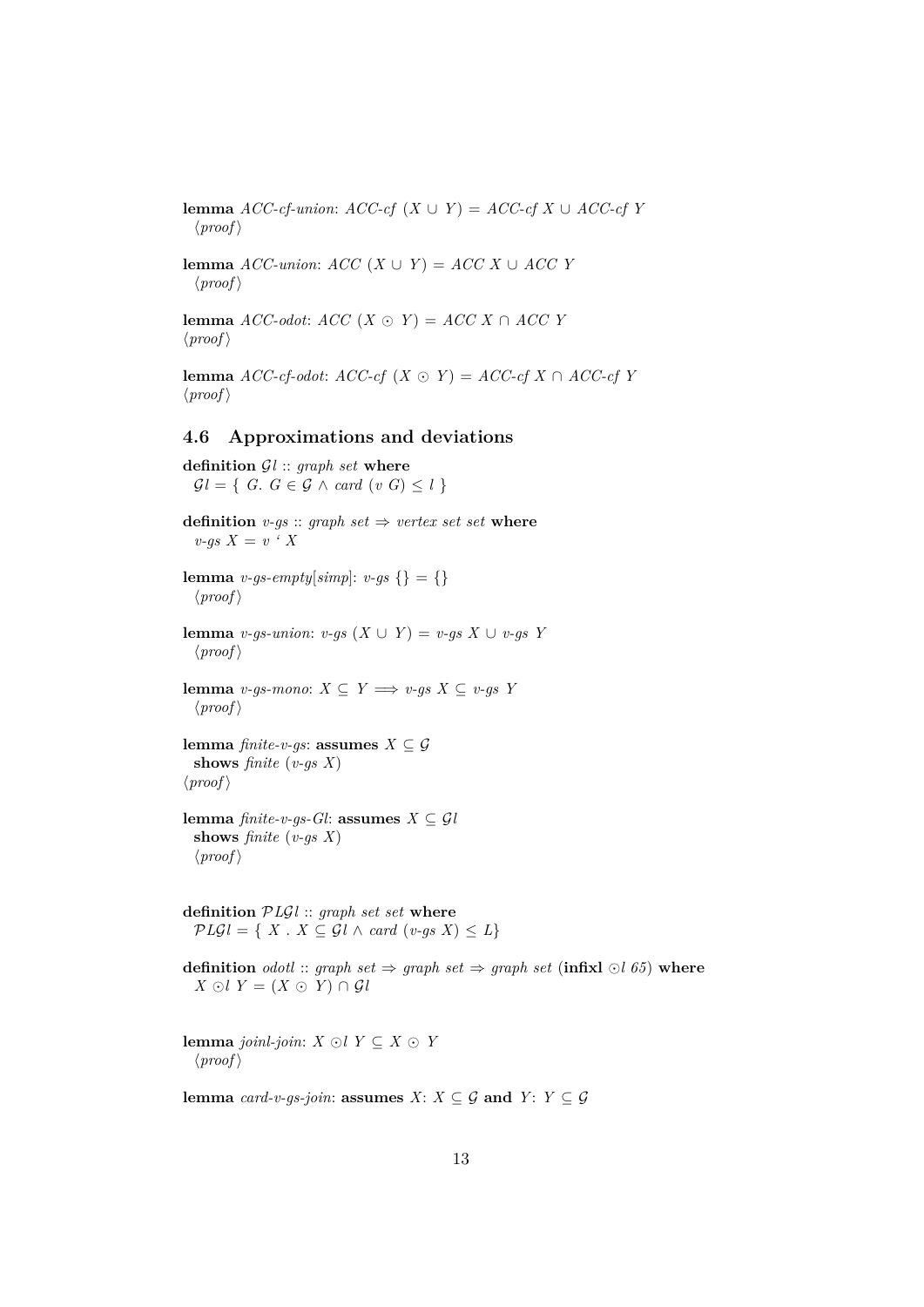**and**  $Z: Z \subseteq X \odot Y$ **shows** *card*  $(v-gs Z) \leq card (v-gs X) * card (v-gs Y)$  $\langle proof \rangle$ 

Definition 6 – elementary plucking step

**definition** *plucking-step* :: *graph set*  $\Rightarrow$  *graph set* **where** *plucking-step*  $X = (let vXp = v-gs X;$ *S* = (*SOME S*. *S* ⊆ *vXp* ∧ *sunflower S* ∧ *card S* = *p*);  $U = \{E \in X : v \ E \in S\};\$  $V_s = \bigcap S;$ *Gs* = *Vs^*2 *in*  $X - U \cup \{Gs\}$ **end**

**context** *second-assumptions* **begin**

Lemma 9 – for elementary plucking step

**lemma** *v*-sameprod-subset:  $v$  ( $Vs^2$ )  $\subset Vs$   $\langle proof \rangle$ 

**lemma** *plucking-step*: **assumes**  $X: X \subseteq \mathcal{G}$ *l* and *L*: *card* (*v-gs X*)  $> L$ and  $Y: Y = plucking-step X$ **shows** *card*  $(v-gs \ Y) \leq card \ (v-gs \ X) - p + 1$  $Y \subseteq \mathcal{G}l$ *POS* ∩ *ACC X* ⊆ *ACC Y 2*  $^{\frown}$  *p* ∗ *card* (*ACC-cf Y* − *ACC-cf X*) ≤ (*k* − *1*)  $^{\frown}$  *m*  $Y \neq \{\}$  $\langle proof \rangle$ 

Definition 6

**function**  $PLU\text{-}main::$  graph set  $\Rightarrow$  graph set  $\times$  nat where $PLU\text{-}main X = (if X \subseteq Gl \land L < card (v\text{-}gs X) then$ *map-prod id Suc* (*PLU-main* (*plucking-step X*)) *else* (*X*, *0*))  $\langle proof \rangle$ 

**termination**

 $\langle proof \rangle$ 

**declare** *PLU-main*.*simps*[*simp del*]

**definition**  $PLU$  :: *graph set*  $\Rightarrow$  *graph set* **where**  $PLU X = fst (PLU - main X)$ 

Lemma 7

**lemma**  $PLU$ -main-n: **assumes**  $X \subseteq \mathcal{G}l$  **and**  $PLU$ -main  $X = (Z, n)$ **shows**  $n * (p - 1) \leq card (v-gs X)$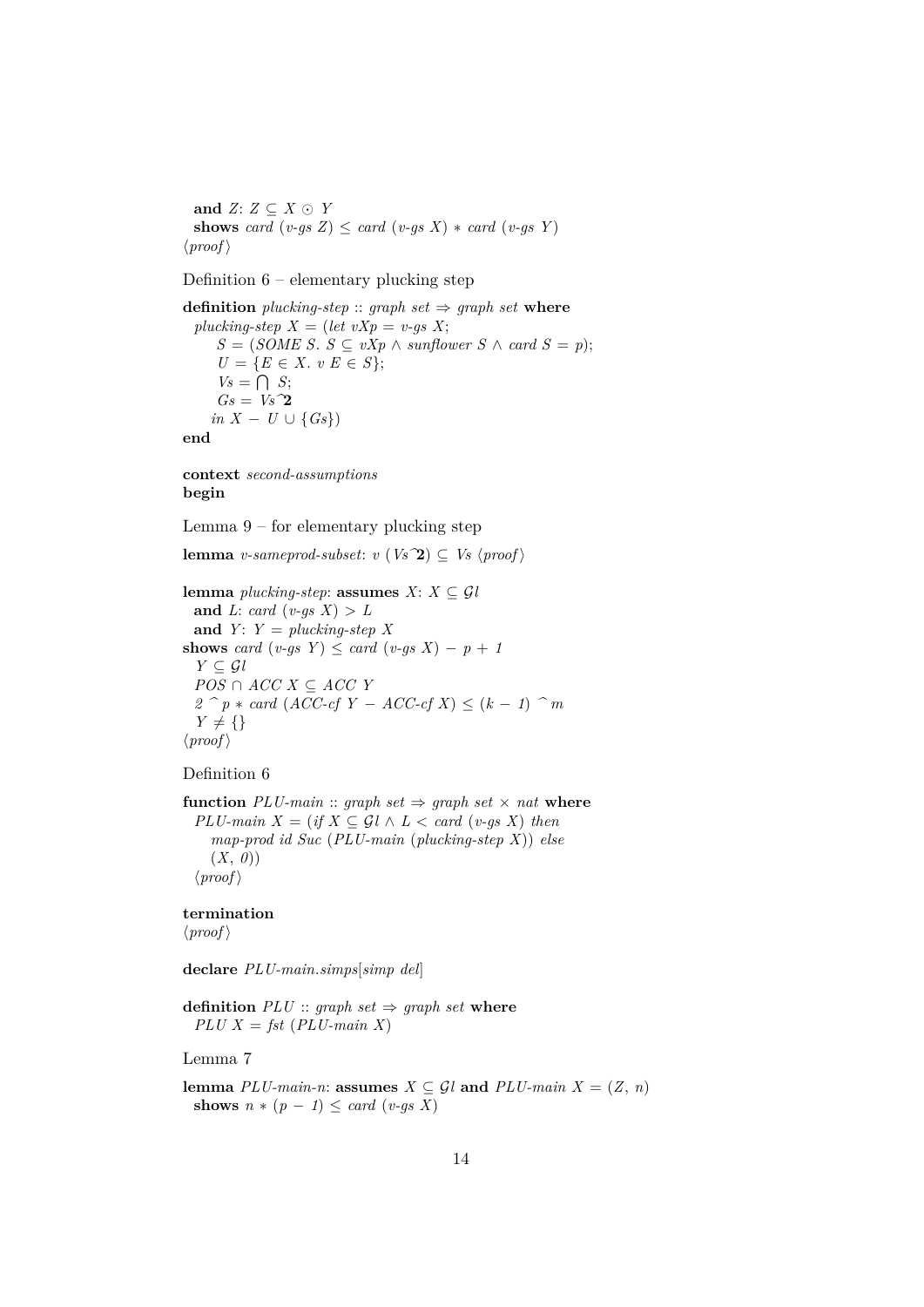#### $\langle proof \rangle$

Definition 8

- **definition** *sqcup* :: *graph set*  $\Rightarrow$  *graph set*  $\Rightarrow$  *graph set* (**infixl**  $\sqcup$  65) **where** *X*  $\sqcup$  *Y* = *PLU* (*X* ∪ *Y*)
- **definition**  $\text{sqcap}$  ::  $\text{graph set} \Rightarrow \text{graph set} \Rightarrow \text{graph set} (\text{infixl} \sqcap 65)$  where  $X \sqcap Y = PLU$   $(X \odot l Y)$
- **definition** *deviate-pos-cup* :: *graph set*  $\Rightarrow$  *graph set*  $\Rightarrow$  *graph set* ( $\partial \Box Pos$ ) **where**  $∂□Pos X Y = POS ∩ ACC (X ∪ Y) - ACC (X ∪ Y)$
- **definition** *deviate-pos-cap* :: *graph set*  $\Rightarrow$  *graph set*  $\Rightarrow$  *graph set* (∂ $\Box Pos$ ) **where**  $\partial \Box Pos X Y = POS \cap ACC (X \odot Y) - ACC (X \Box Y)$
- **definition** *deviate-neg-cup* :: *graph set*  $\Rightarrow$  *graph set*  $\Rightarrow$  *colorf set* (∂ $\Box$ *Neg*) **where**  $∂□Neg X Y = ACC-cf (X □ Y) - ACC-cf (X � ∪ Y)$
- **definition** *deviate-neg-cap* :: *graph set*  $\Rightarrow$  *graph set*  $\Rightarrow$  *colorf set* (∂ $\cap$ *Neg*) **where** ∂ $\Box Neg$  *X*  $Y = ACC\text{-}cf$  (*X*  $\Box$  *Y*) − *ACC*-cf (*X*  $\odot$  *Y*)

Lemma 9 – without applying Lemma 7

**lemma**  $PLU\text{-}main:$  **assumes**  $X \subseteq \mathcal{G}l$ and  $PLU$ -main  $X = (Z, n)$ **shows**  $Z \in \mathcal{P} L\mathcal{G}$ *l*  $\wedge$  ( $Z = \{\} \longleftrightarrow X = \{\})$ ∧ *POS* ∩ *ACC X* ⊆ *ACC Z*  $\land$  2  $\hat{p}$  ∗ *card* (*ACC-cf Z* − *ACC-cf X*) ≤ ( $k$  − *1*)  $\hat{p}$  *m* ∗ *n*  $\langle proof \rangle$ 

#### Lemma 9

**lemma assumes**  $X: X \in \mathcal{P} \mathcal{L} \mathcal{G} \mathcal{U}$  and  $Y: Y \in \mathcal{P} \mathcal{L} \mathcal{G} \mathcal{U}$ **shows**  $PLU\text{-}union: PLU(X \cup Y) \in PLGL$  and *sqcup*:  $X \sqcup Y \in \mathcal{P} \mathit{Lgl}$  and  $sqcup\text{-}sub: POS \cap ACC(X \cup Y) \subseteq ACC(X \cup Y)$  and *deviate-pos-cup*:  $∂□Pos X Y = \{$ } and *deviate-neg-cup*: *card* (∂ $\Box Neg X Y$ ) < ( $k - 1$ )  $\hat{m} * L$  /  $2\hat{\gamma}(p - 1)$  $\langle proof \rangle$ 

#### Lemma 10

**lemma assumes**  $X: X \in \mathcal{P} \cup \mathcal{G} \cup \mathcal{G} \cup \mathcal{G} \cup \mathcal{G} \cup \mathcal{G} \cup \mathcal{G} \cup \mathcal{G} \cup \mathcal{G} \cup \mathcal{G} \cup \mathcal{G} \cup \mathcal{G} \cup \mathcal{G} \cup \mathcal{G} \cup \mathcal{G} \cup \mathcal{G} \cup \mathcal{G} \cup \mathcal{G} \cup \mathcal{G} \cup \mathcal{G} \cup \mathcal{G} \cup \mathcal{G} \cup \mathcal{G} \cup \mathcal{G} \cup \mathcal{G} \$ **shows**  $PLU$ -joinl:  $PLU$  (*X*  $\odot$ *l Y*)  $\in$   $PLGl$  and *sqcap*:  $X \sqcap Y \in \mathcal{P}L\mathcal{G}l$  and  $deviate-neg-cap: card$   $(\partial \Box Neg X Y) < (k-1)\hat{m} * L^2/2 / 2\hat{m} - 1$  and  $deviate-pos-cap: card$   $(\partial \Box Pos X Y) \leq ((m-l-1) \; choose \; (k-l-1)) * L^2$  $\langle proof \rangle$ **end**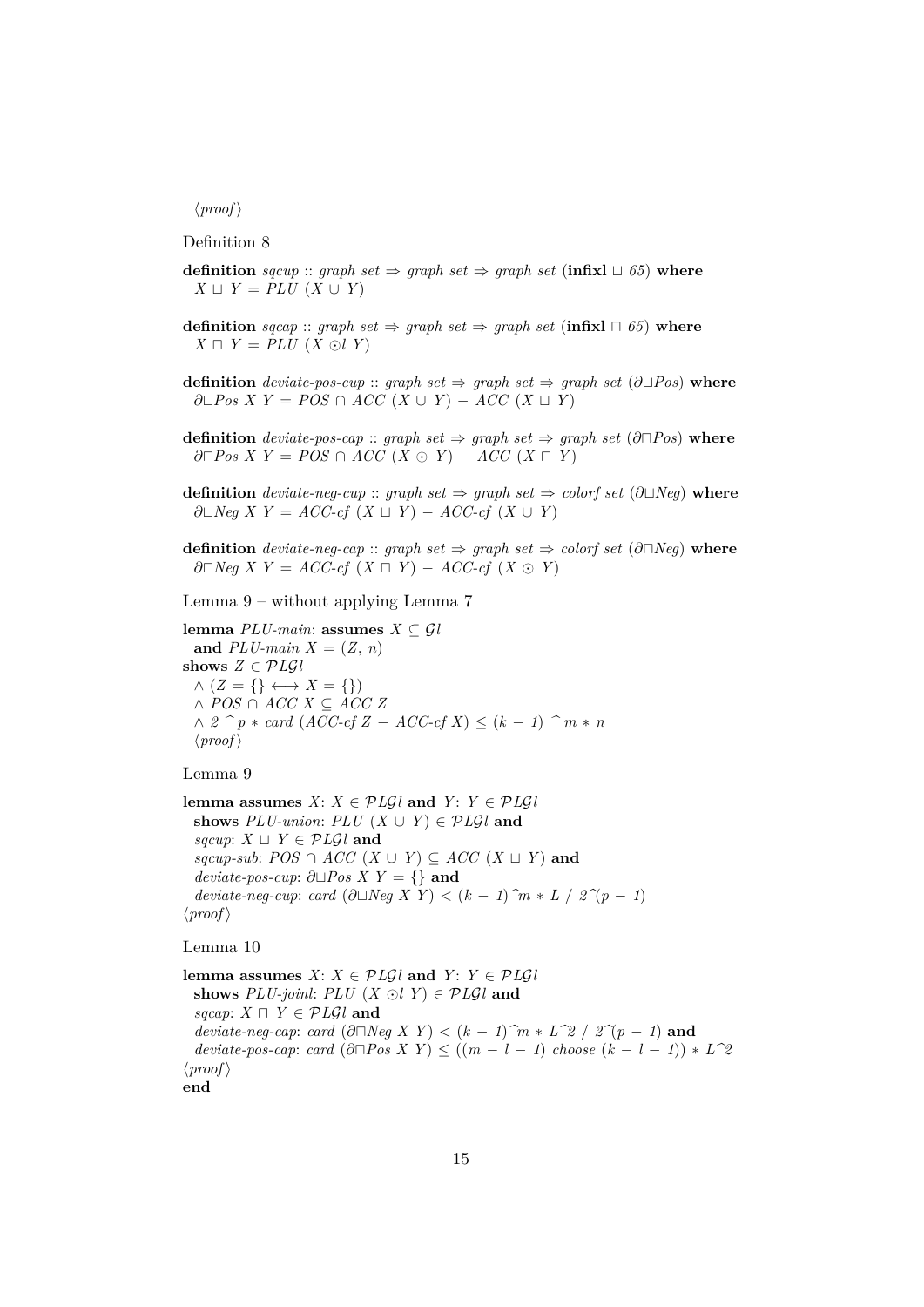# <span id="page-15-0"></span>**4.7 Formalism**

Fix a variable set of cardinality m over 2.

```
locale forth-assumptions = third-assumptions +
 fixes V :: 'a set and \pi :: 'a \Rightarrow vertex set
  assumes cV: card V = (m \; choose \; 2)and bij-betw-\pi: bij-betw \pi \mathcal{V} ([m]<sup>2</sup>)
begin
```

```
definition n where n = (m \text{ choose } 2)
```
the formulas over the fixed variable set

```
definition A :: 'a mformula set where
  \mathcal{A} = \{ \varphi \text{. } vars \varphi \subseteq \mathcal{V} \}
```

```
lemma A-simps[simp]:
  FALSE \in \mathcal{A}\left( \text{Var } x \in \mathcal{A} \right) = \left( x \in \mathcal{V} \right)(Conj \varphi \psi \in \mathcal{A}) = (\varphi \in \mathcal{A} \wedge \psi \in \mathcal{A})(Disj \varphi \psi \in \mathcal{A}) = (\varphi \in \mathcal{A} \wedge \psi \in \mathcal{A})\langle proof \ranglelemma inj-on-π: inj-on π V
  \langle proof \ranglelemma \pi m2[simp, intro]: x \in V \implies \pi x \in [m]<sup>2</sup>
  \langle proof \ranglelemma card-v<sup>\pi</sup>|simp, intro|: assumes x \in Vshows card (v \{ \pi x \}) = 2\langle proof \ranglelemma \pi-singleton<sup>[simp</sup>,intro]: assumes x \in Vshows \{\pi x\} \in \mathcal{G}\{\{\pi x\}\}\in \mathcal{P}L\mathcal{G}l\langle proof \ranglelemma empty-PLGl[simp,intro]: {} \in PLGl
  \langle proof \ranglefun SET :: 'a mformula \Rightarrow graph set where
  SET FALSE = \{\}SET (Var x) = {\{\pi x\}}SET (Disj \varphi \psi) = SET \varphi \cup SET \psi| SET (Conj \varphi \psi) = SET \varphi \odot SET \psi
```

```
lemma ACC-cf-SET[simp]:
  ACC\text{-}cf (SET (Var x)) = \{f \in \mathcal{F} \colon \pi x \in \mathcal{C} f\}ACC-cf (SET FALSE) = {}
```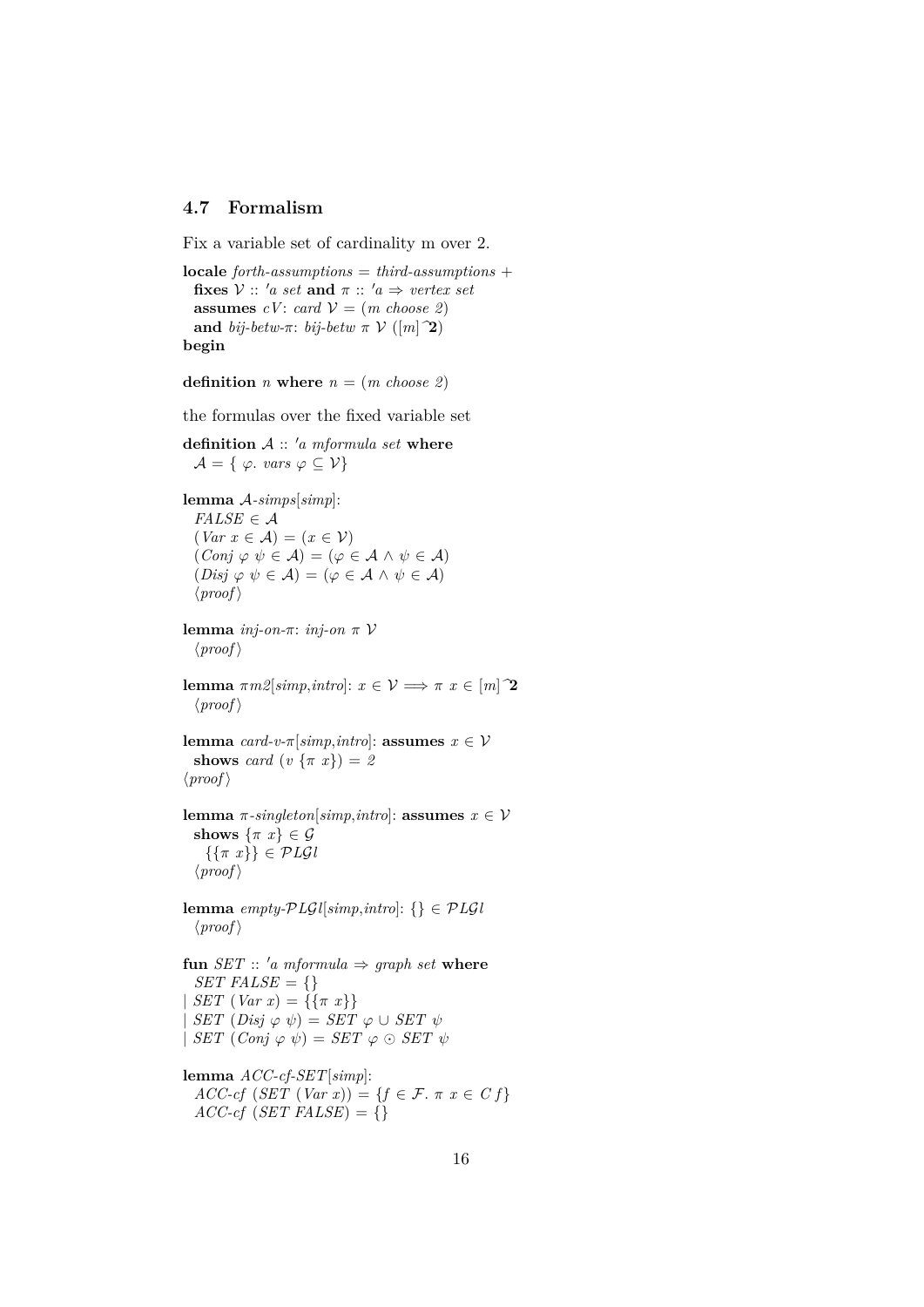$ACC-cf$  (*SET* (*Disj*  $\varphi$   $\psi$ )) = *ACC-cf* (*SET*  $\varphi$ ) ∪ *ACC-cf* (*SET*  $\psi$ )  $ACC\text{-}cf$   $(SET (Conj \varphi \psi)) = ACC\text{-}cf (SET \varphi) \cap ACC\text{-}cf (SET \psi)$  $\langle proof \rangle$ 

**lemma** *ACC-SET*[*simp*]:  $ACC(SET (Var x)) = {G \in \mathcal{G}. \pi x \in G}$  $ACC$  (*SET FALSE*) = {}  $ACC(SET(Disj \varphi \psi)) = ACC(SET \varphi) \cup ACC(SET \psi)$  $ACC$  (*SET* (*Conj*  $\varphi$   $\psi$ )) = *ACC* (*SET*  $\varphi$ )  $\cap$  *ACC* (*SET*  $\psi$ )  $\langle proof \rangle$ 

**lemma** *SET-G*:  $\varphi \in \text{tf-mformula} \implies \varphi \in \mathcal{A} \implies \text{SET } \varphi \subseteq \mathcal{G}$  $\langle proof \rangle$ 

**fun**  $APR :: 'a$  mformula  $\Rightarrow$  graph set where  $APR$  *FALSE* = {} |  $APR (Var x) = {\{\pi x\}}$  $APR$   $(Disj \varphi \psi) = APR \varphi \sqcup APR \psi$  $\mid$  *APR*  $(Conj \varphi \psi) = APR \varphi \sqcap APR \psi$ 

**lemma** *APR*:  $\varphi \in tf\text{-}mformula \implies \varphi \in \mathcal{A} \implies APR \varphi \in PLGI$  $\langle proof \rangle$ 

**definition**  $ACC\text{-}cf\text{-}mf :: 'a mformula \Rightarrow colorf set where$  $ACC\text{-}cf\text{-}mf \varphi = ACC\text{-}cf (SET \varphi)$ 

**definition**  $ACC\text{-}mf :: 'a mformula \Rightarrow graph set where$  $ACC\text{-}mf \varphi = ACC (SET \varphi)$ 

**definition** *deviate-pos* :: 'a mformula  $\Rightarrow$  graph set ( $\partial Pos$ ) where  $∂Pos$   $φ = POS ∩ ACC-mf$   $φ - ACC (APR φ)$ 

**definition** *deviate-neg*  $\therefore$  '*a mformula*  $\Rightarrow$  *colorf set* (∂*Neg*) **where**  $\partial Neg \varphi = ACC\text{-}cf (APR \varphi) - ACC\text{-}cf\text{-}mf \varphi$ 

Lemma 11.1

**lemma** *deviate-subset-Disj*:

∂*Pos* (*Disj* ϕ ψ) ⊆ ∂t*Pos* (*APR* ϕ) (*APR* ψ) ∪ ∂*Pos* ϕ ∪ ∂*Pos* ψ  $∂Neg (Disj φ ψ) ⊆ ∂□Neg (APR φ) (APR ψ) ∪ ∂Neg φ ∪ ∂*Neg ψ*$  $\langle proof \rangle$ 

Lemma 11.2

**lemma** *deviate-subset-Conj*:

 $∂Pos$  (*Conj*  $\varphi$   $\psi$ ) ⊆ ∂ $\Box Pos$  (*APR*  $\varphi$ ) (*APR*  $\psi$ ) ∪ ∂*Pos*  $\varphi$  ∪ ∂*Pos*  $\psi$  $∂Neg(Conj φ ψ) ⊆ ∂⊓Neg(APR φ) (APR ψ) ∪ ∂Neg φ ∪ ∂Neg ψ$  $\langle proof \rangle$ 

**lemmas** *deviate-subset* = *deviate-subset-Disj deviate-subset-Conj*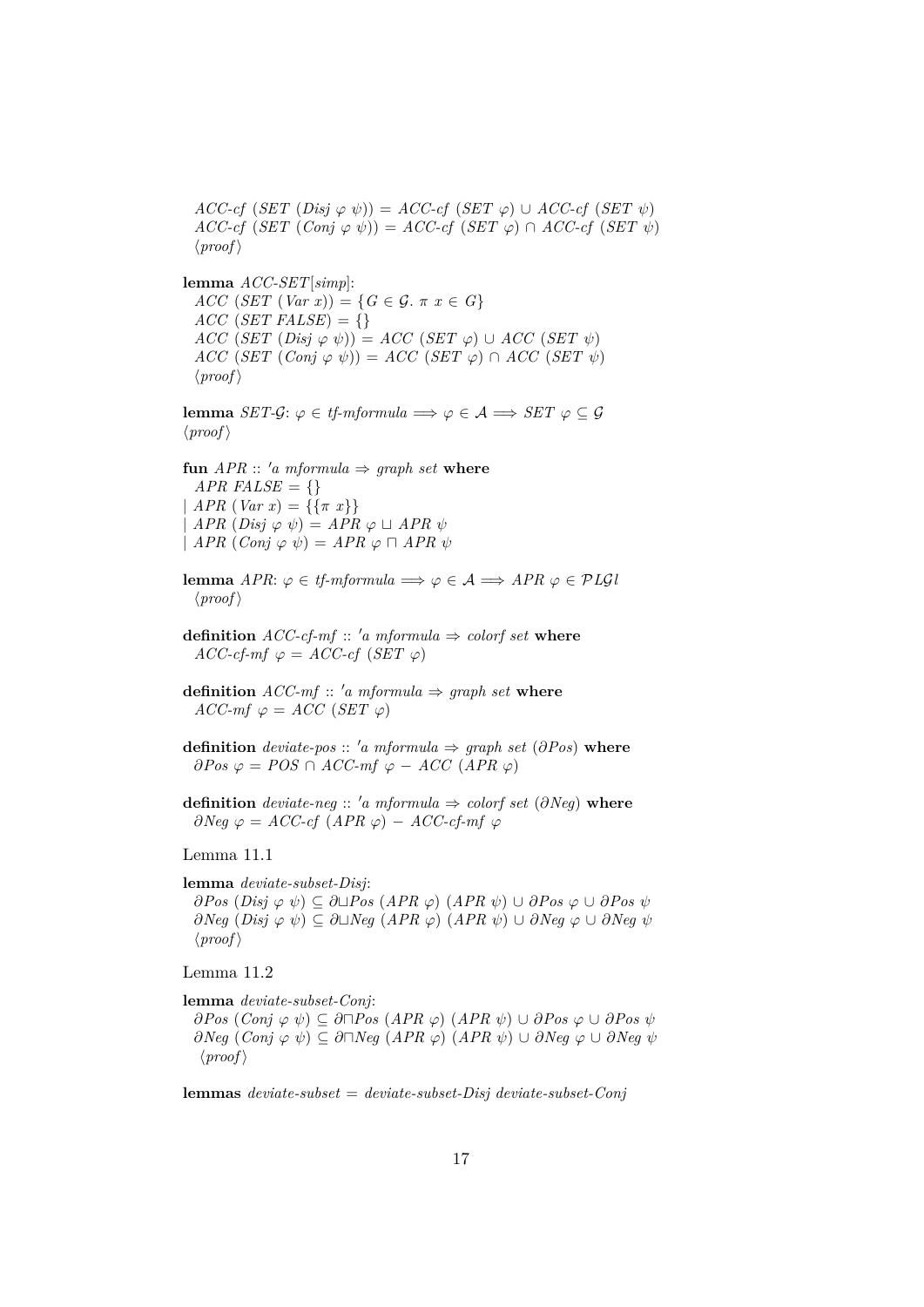```
lemma deviate-finite:
  finite (\partial Pos \varphi)
  finite (\partial Neg \varphi)finite (\partial∟Pos A B)
  finite (\partial∟Neg A B)
  finite (\partial \Box Pos \land B)finite (\partial \Box Neg \land B)\langle proof \rangle
```
#### Lemma 12

**lemma** *no-deviation*[*simp*]:  $\partial Pos$  *FALSE* = {} ∂*Neg FALSE* = {}  $\partial PoS$  (*Var x*) = {}  $∂Neg (Var x) = { }$  $\langle proof \rangle$ 

Lemma 12.1-2

**fun** *approx-pos* **where**  $approx\text{-}pos$  (*Conj phi psi*) = ∂ $\neg$ *Pos* (*APR phi*) (*APR psi*) |  $approx\text{-}pos = \{\}$ 

#### **fun** *approx-neg* **where**

 $approx\text{-}neg \ (Conj \ phi \ psi) = \partial \Box \text{Neg} \ (APR \ phi) \ (APR \ psi)$  $\Delta$ *approx-neg* (*Disj phi psi*) =  $\partial \Box \text{Neg}$  (*APR phi*) (*APR psi*) |  $approx-neg - \{\}$ 

**lemma** *finite-approx-pos*: *finite* (*approx-pos*  $\varphi$ )  $\langle proof \rangle$ 

**lemma** *finite-approx-neg*: *finite* (*approx-neg*  $\varphi$ )  $\langle proof \rangle$ 

**lemma** *card-deviate-Pos*: **assumes** *phi*:  $\varphi \in tf\text{-}mformula$   $\varphi \in A$ **shows** *card*  $(\partial Pos \varphi) \leq cs \varphi * L^2 * ((m - l - 1) \text{ choose } (k - l - 1))$  $\langle proof \rangle$ 

**lemma** *card-deviate-Neg*: **assumes** *phi*:  $\varphi \in \mathit{tf\text{-}mformula}$   $\varphi \in \mathcal{A}$ **shows** *card*  $(\partial Neg \varphi) \leq cs \varphi * L^2 * (k - 1) \hat{m} / 2 \hat{\varphi}(p - 1)$  $\langle proof \rangle$ 

Lemma 12.3

**lemma**  $ACC\text{-}cf\text{-}non-empty\text{-}approx:$  **assumes**  $phi: \varphi \in tf\text{-}mformula \varphi \in \mathcal{A}$ **and** *ne*:  $APR \varphi \neq \{\}$ **shows** *card*  $(ACC-cf$   $(APR \varphi)) > (k-1)\hat{m}/3$  $\langle proof \rangle$ 

Theorem 13

**lemma** *theorem-13*: **assumes** *phi*:  $\varphi \in \mathit{tf\text{-}mformula}$   $\varphi \in \mathcal{A}$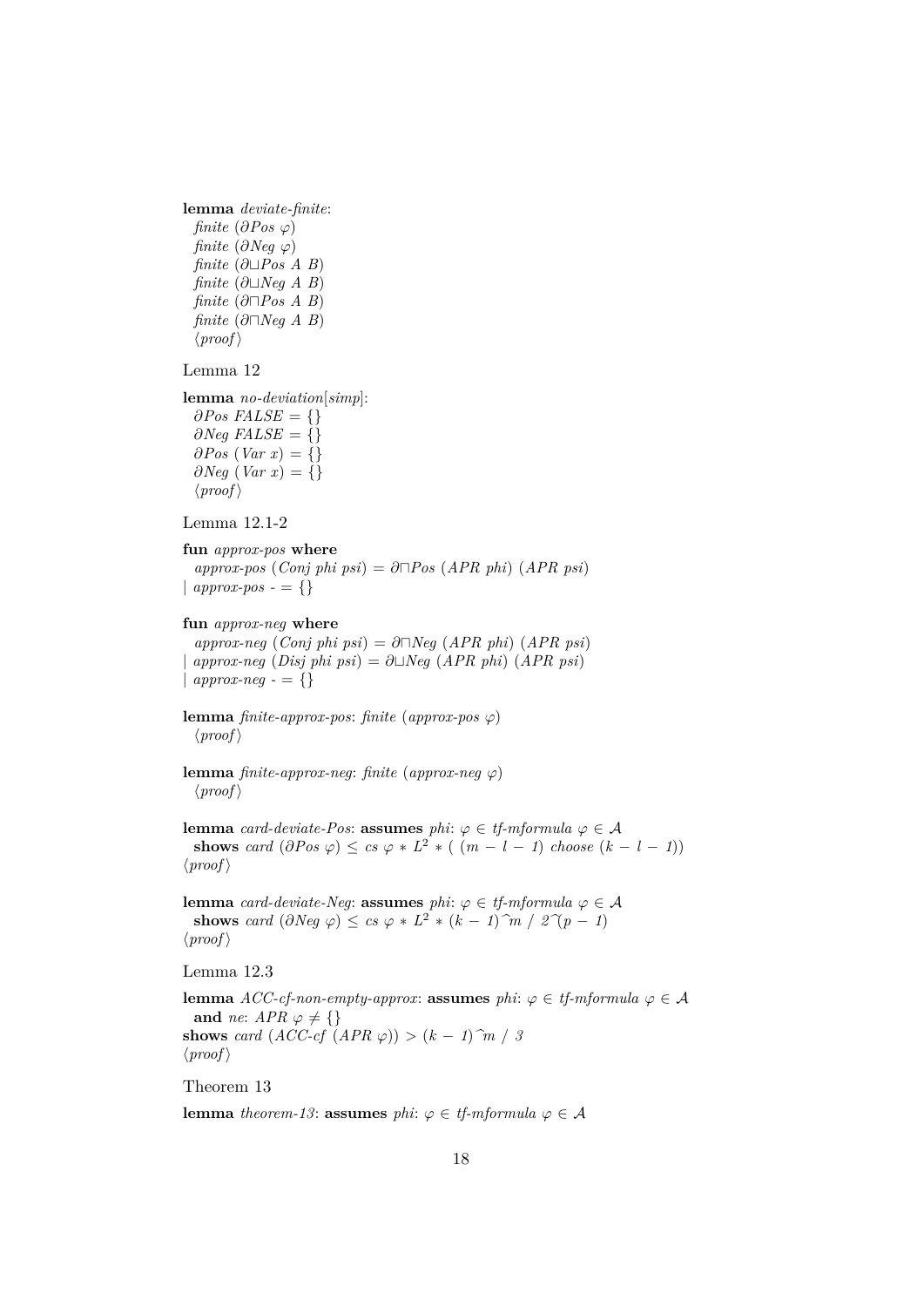**and** *sub*:  $POS \subseteq ACC\text{-}mf \varphi ACC\text{-}cf\text{-}mf \varphi = \{\}$ **shows**  $cs \varphi > k$  *powr*  $(4 / 7 * sqrt k)$  $\langle proof \rangle$ 

Definition 14

**definition**  $eval-g :: 'a \, VAS \Rightarrow graph \Rightarrow bool$  where  $eval-g \vartheta G = (\forall v \in \mathcal{V} \land (\pi v \in G \longrightarrow \vartheta v))$ 

**definition** eval-gs :: 'a VAS  $\Rightarrow$  graph set  $\Rightarrow$  bool where  $eval-gs \vartheta \ X = (\exists \ G \in X. \ eval-g \vartheta \ G)$ 

**lemmas** *eval-simps* = *eval-g-def eval-gs-def eval*.*simps*

**lemma** *eval-gs-union*:  $eval-gs \vartheta (X \cup Y) = (eval-gs \vartheta X \vee eval-gs \vartheta Y)$  $\langle proof \rangle$ 

**lemma** *eval-gs-odot*: **assumes**  $X \subseteq \mathcal{G}$   $Y \subseteq \mathcal{G}$ shows eval-gs  $\vartheta$   $(X \odot Y) = (eval-gs \vartheta X \wedge eval-gs \vartheta Y)$  $\langle proof \rangle$ 

Lemma 15

**lemma** *eval-set*: **assumes** *phi*:  $\varphi \in \text{tf-mformula } \varphi \in \mathcal{A}$ **shows** *eval*  $\vartheta \varphi = eval-gs \vartheta$  (*SET*  $\varphi$ )  $\langle proof \rangle$ 

**definition**  $\vartheta_g$  :: *graph*  $\Rightarrow$  '*a VAS* **where**  $\vartheta_g$  *G*  $x = (x \in \mathcal{V} \land \pi \ x \in G)$ 

From here on we deviate from Gordeev's paper as we do not use positive bases, but a more direct approach.

**lemma** *eval-ACC*: **assumes** *phi*:  $\varphi \in \text{tf-mformula}$   $\varphi \in \mathcal{A}$ **and**  $G: G \in \mathcal{G}$ **shows** *eval*  $(\vartheta_g \ G) \varphi = (G \in ACC\text{-}mf \varphi)$  $\langle proof \rangle$ 

**lemma** *CLIQUE-solution-imp-POS-sub-ACC*: **assumes** *solution*: ∀ *G* ∈ *G*. *G* ∈  $CLIQUE \longleftrightarrow eval (\vartheta_a G) \varphi$ **and** *tf*:  $\varphi \in \text{tf-mformula}$ **and** *phi*:  $\varphi \in \mathcal{A}$ **shows**  $POS \subseteq ACC\text{-}mf \varphi$  $\langle proof \rangle$ 

**lemma** *CLIQUE-solution-imp-ACC-cf-empty:* **assumes** *solution*: ∀ *G* ∈ *G*. *G* ∈  $CLIQUE \longleftrightarrow eval (\vartheta_a \ G) \ \varphi$ **and** *tf*:  $\varphi \in \text{tf-mformula}$ **and** *phi*:  $\varphi \in \mathcal{A}$ **shows**  $\text{ACC-cf-mf} \varphi = \{\}$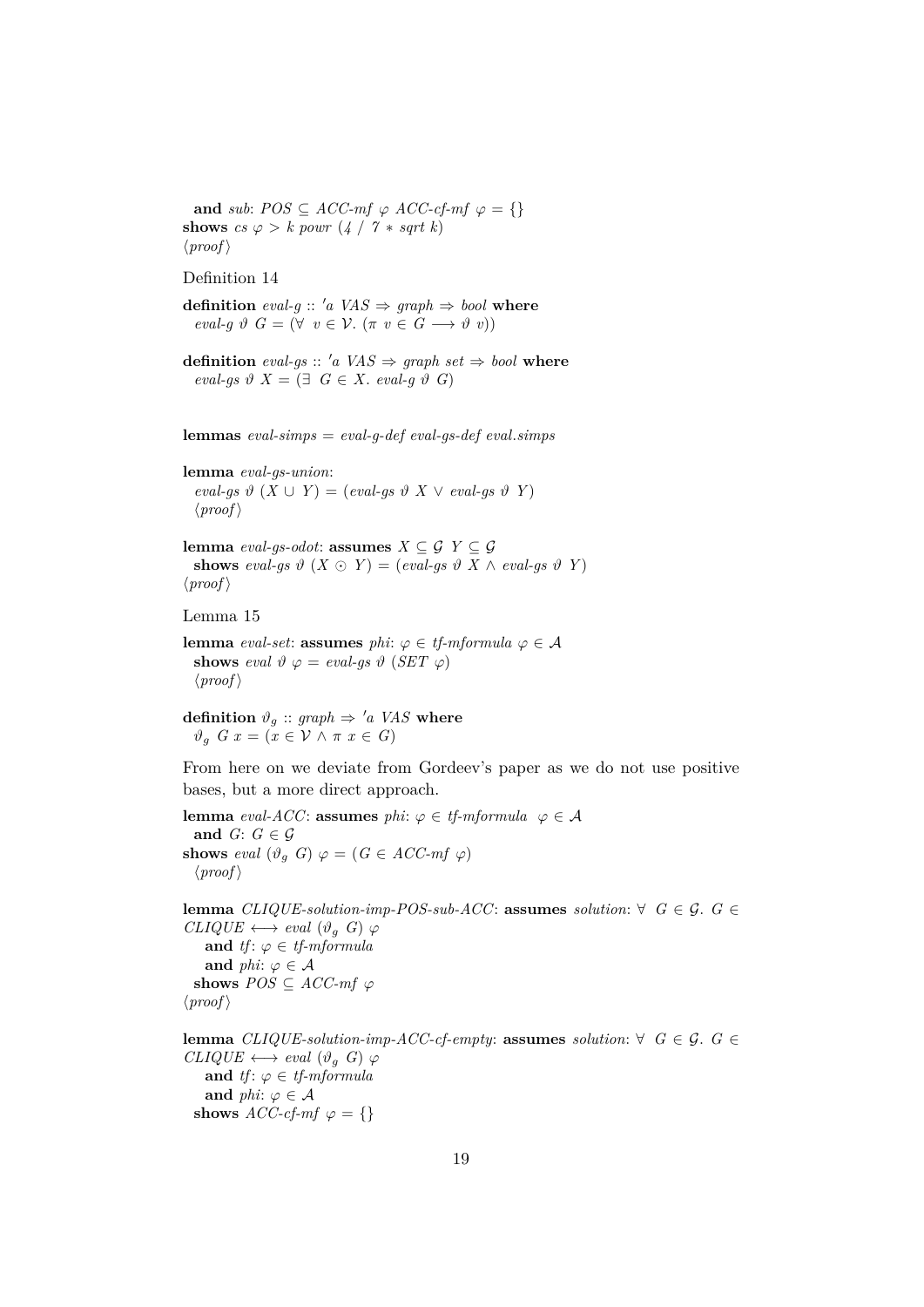$\langle proof \rangle$ 

## <span id="page-19-0"></span>**4.8 Conclusion**

Theorem 22

We first consider monotone formulas without TRUE.

**theorem** *Clique-not-solvable-by-small-tf-mformula*: **assumes** *solution*: ∀  $G \in \mathcal{G}$ .  $G \in CLIQUE \longleftrightarrow eval(\vartheta_g \ G) \ \varphi$ **and** *tf*:  $\varphi \in \text{tf-mformula}$ **and** *phi*:  $\varphi \in \mathcal{A}$ **shows**  $cs \varphi > k$  *powr*  $(4 / 7 * sqrt k)$  $\langle proof \rangle$ 

Next we consider general monotone formulas.

**theorem** *Clique-not-solvable-by-poly-mono:* **assumes** *solution*:  $\forall$  *G*  $\in$  *G*. *G*  $\in$  $CLIQUE \longleftrightarrow eval (\vartheta_g \ G) \ \varphi$ **and** *phi*:  $\varphi \in \mathcal{A}$ **shows**  $cs \varphi > k$  *powr*  $(4 / 7 * sqrt k)$  $\langle proof \rangle$ 

We next expand all abbreviations and definitions of the locale, but stay within the locale

**theorem** *Clique-not-solvable-by-small-monotone-circuit-in-locale*: **assumes** *phi-solves-clique*:

 $∀ G ∈ Graphs [k^4]$ .  $G ∈ Clique [k^4] k \leftrightarrow eval (\lambda x. π x ∈ G) φ$ **and** *vars*: *vars*  $\varphi \subseteq V$ **shows**  $cs \varphi > k$  powr  $(4 / 7 * sqrt k)$  $\langle proof \rangle$ **end**

Let us now move the theorem outside the locale

**definition** *Large-Number* **where** *Large-Number* = *Max* {64,  $L0''^2$ ,  $L0^2$ ,  $L0'^2$ ,  $L0'^2$ ,  $M0, M0'$ 

**theorem** *Clique-not-solvable-by-small-monotone-circuit-squared*: fixes  $\varphi$  :: 'a mformula **assumes** *k*: ∃ *l*. *k* = *l^2* **and** *LARGE*: *k* ≥ *Large-Number* **and**  $\pi$ : *bij-betw*  $\pi$  *V*  $[k^2/2]$ **and** *solution*:  $\forall G \in Graphs$   $[k \hat{=} 4]$ .  $(G \in Clique | k \hat{=} 4] k) = eval (\lambda x. \pi x \in G)$  $\varphi$ **and** *vars*: *vars*  $\varphi \subseteq V$ **shows**  $cs \varphi > k$  powr  $(4 / 7 * sqrt k)$  $\langle proof \rangle$ 

A variant where we get rid of the  $k = l^2$ -assumption by just taking squares everywhere.